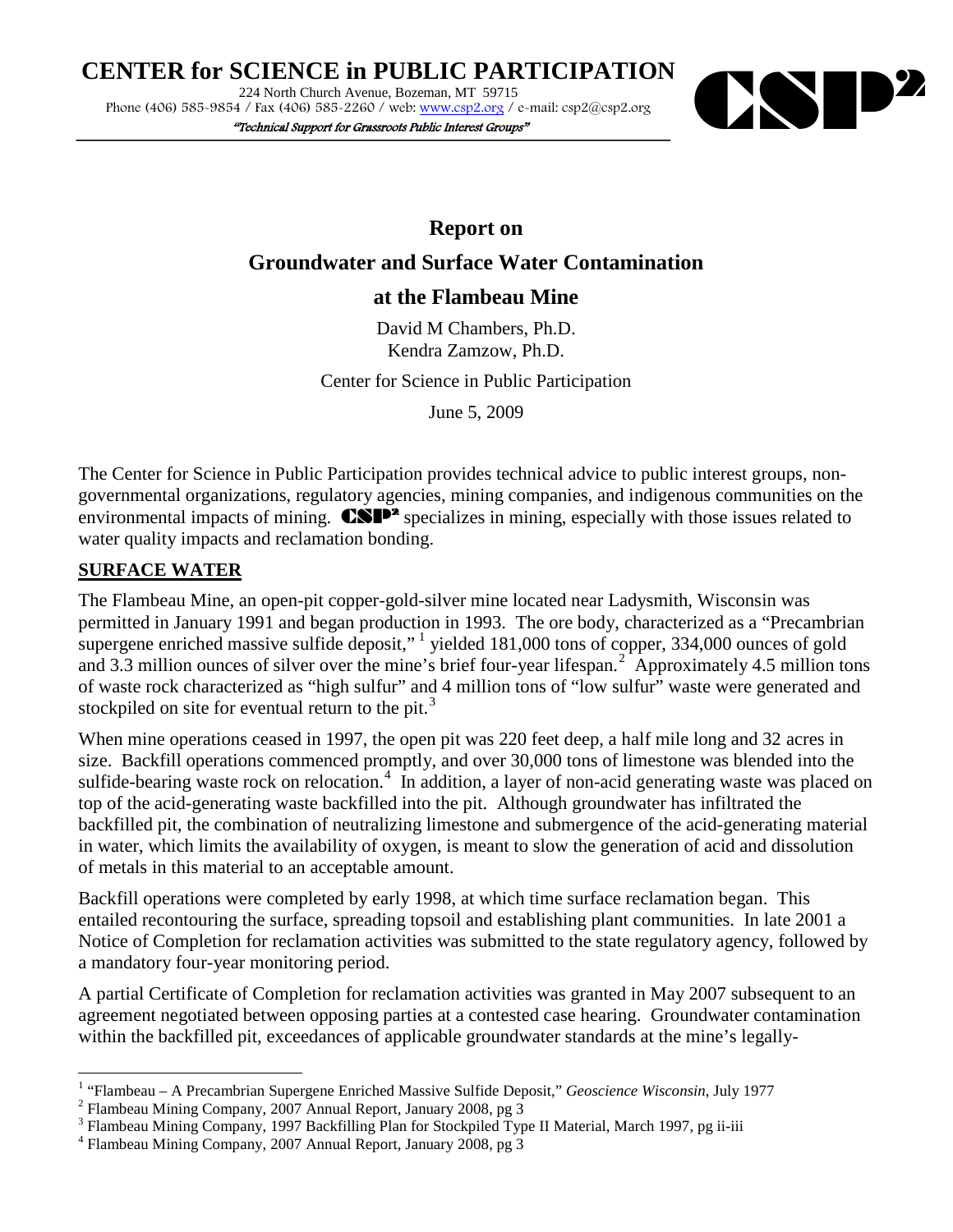established intervention boundary, and data related to potential impacts of the mine on macroinvertebrates, sediment, crayfish, and walleye in the Flambeau River were not assessed as part of the certification process and therefore did not factor into the decision. Rather, partial certification for the site was based upon completion of backfill operations according to plan and successful revegetation of the surface. Due to ongoing problems with surface water pollution in a small creek that receives runoff from the mine site, certification was withheld for a 32-acre section of the mine site known as the Industrial Outlot.The Industrial Outlot includes the area where the mine's rail spur, runoff and surge ponds, water treatment plant and administrative building were located during the mining years, as well as a portion of the high sulfur waste rock stockpile**.** 

During mining, water was pumped from the pit to keep it relatively dry. This pumping caused a groundwater cone of depression to form around the pit, directing all groundwater flow during mining toward the pit. At mine closure the pumping ceased and natural groundwater flow patterns were restored. The southwestern edge of the pit is 140 feet from the Flambeau River. The pit is separated from the Flambeau River by a slurry cutoff wall designed to limit groundwater flow to/from the river both during and after mining. The post-mining groundwater hydrology is described as flow from the pit towards the Flambeau River (see Figure A and Figure B).

Ore from the mine received only minimal processing at the mine site. An ore crusher was positioned close to a mine site rail terminal, and from there the ore was shipped to Canada for further processing. During mining, water pumped from the pit that came in contact with acid-generating rock and contaminated water from the mine's high sulfur waste rock stockpile was routed to a surge pond and from there to an onsite water treatment plant. After mining ceased, the reclamation plan was modified to allow the surge pond to stay in place, and the pond was modified to facilitate its use as a biofilter for treating water collected from the southeast corner of the mine site where the Industrial Outlot is located (see Figure C). This wetland, the "Outlot (0.9 acre) Biofilter," now discharges into Stream C, which flows into the Flambeau River (See Figure D).

There are presently two areas of concern with regard to contamination of water coming from the reclaimed mine site.

- First: Water discharged from the Outlot Biofilter wetland into Stream C does not meet Wisconsin surface water quality standards. This water flows into the Flambeau River.
- Second: Groundwater in a monitoring well between the pit and the Flambeau River (on the Flambeau River side of the slurry wall separating the pit from the river) does not meet Wisconsin groundwater quality standards.

## *Stream C*

Stream C originates in an area just northeast of where the rail spur was located during mining, and then flows through the eastern portion of the Industrial Outlot where the discharge from the Outlot Biofilter joins it. Stream C flows southwest for approximately one half mile and discharges directly into the Flambeau River. Today the stream is relatively small and has little aquatic life. The pre-mining data is insufficient to document the flow or extent of aquatic life.

Stream C is classified as "navigable" and "intermittent." Presence of aquatic life in Stream C has been documented when it is flowing, and observation of unimpacted streams in the vicinity suggests that aquatic life was probably present before mining. Flow in Stream C is not likely to have been increased by mining activity and reclamation, since the backfilled pit constitutes a preferential flow path away from Stream C, and the industrial activities at the present site (roads, parking lots, buildings, etc.) would enhance stormwater runoff and lessen stream base flow related to groundwater recharge.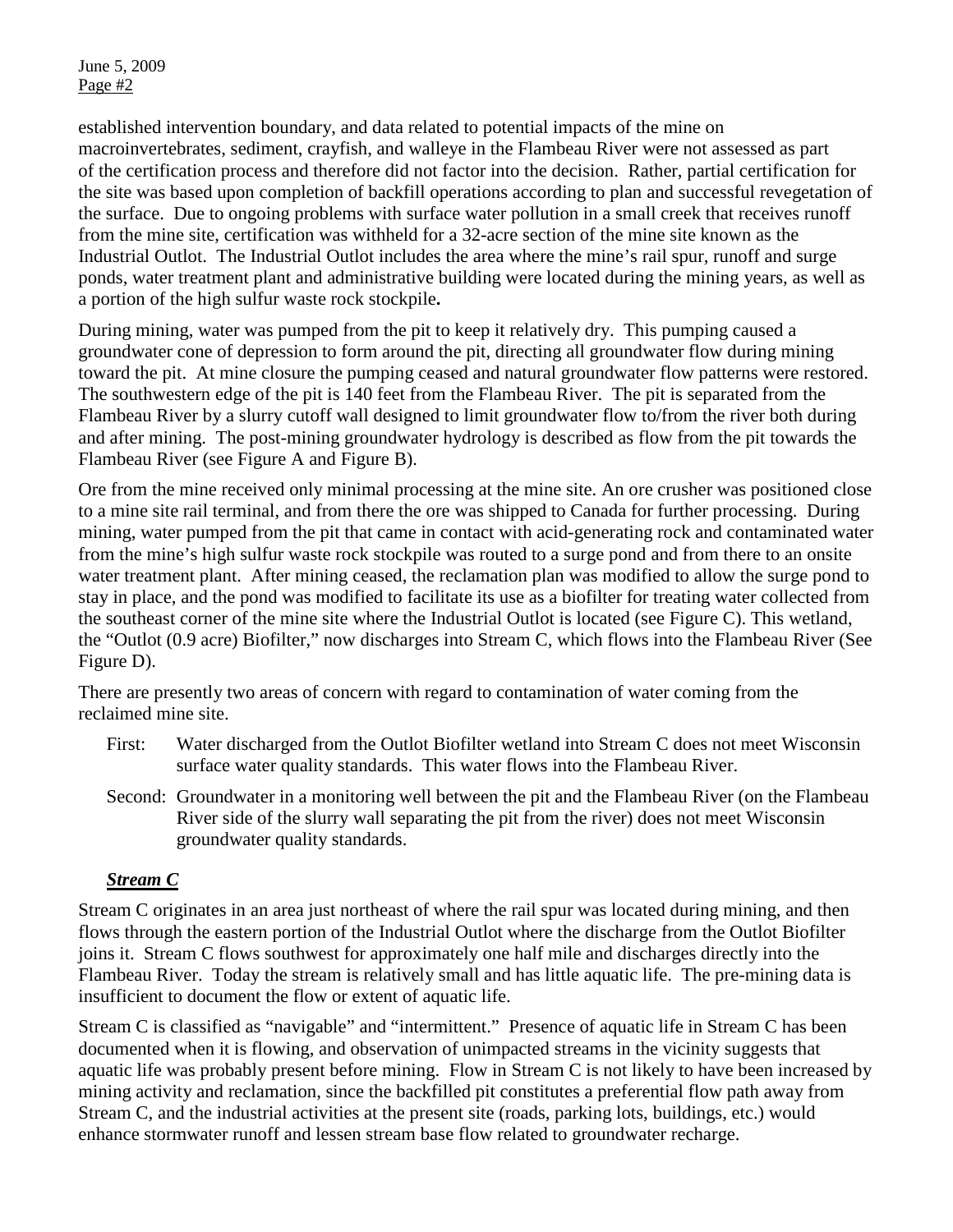#### *Stream C Water Quality*

There appears to be no quantitative or qualitative pre-mining water quality data for Stream C, but there is nothing to indicate that the pre-mining background levels of copper in Stream C were at the levels measured post-mining. All indications appear to be that Stream C was much like other streams in this area – relatively clean water with low copper content. It is interesting to note that the discharge from the wetland/biofilter is a direct point discharge into a water of the State/US, hence could or should be governed by the discharge permit requirements of the Clean Water Act.

Water quality data for Stream C has been recorded only sporadically. In 2004-2005 Foth & Van Dyke of Green Bay, Wisconsin, recorded data from multiple Stream C locations on four different days. Although this may not be a true synoptic sample, it is probably as close as can be had to synoptic data for this site. Of the analytes recorded in the data for Stream C it appears that copper is a contaminant of significant concern. This is potentially significant since aquatic organisms are not only very sensitive to copper,<sup>[5](#page-2-0)</sup> but also sensitive to changes in copper over background levels.<sup>[6](#page-2-1)</sup>

At the present time the levels of copper in the discharge from the wetland/biofilter, and from Stream C into the Flambeau River, both exceed Wisconsin water quality standards.

The data in Table 1 is taken from the report "Stream C - 2005 Analysis of Collected Data," Foth & Van Dyke, October 10, 2005, Figure 2; and, "2008 Monitoring Results and Copper Park Lane Work Plan," Foth Infrastructure & Environment, Table  $1 - 2008$  Monitoring Results. The full Foth & Van Dyke Figure 2, which contains most of the reported surface water data from Stream C, is attached as Figure E. The data for two of these sites is presented in Table 1 – station BFSW-C2, the outlet from the wetland/biofilter, and station SW-C6, Stream C just before it flows into the Flambeau River.

|                                                                                 |         |         |         | Date       |               |               |         |
|---------------------------------------------------------------------------------|---------|---------|---------|------------|---------------|---------------|---------|
| <i>*from WAC NR 105.06 (Nov08)</i>                                              | 15Sep04 | 23Oct04 | 26Apr05 | 09. Jun 05 | $25$ Apr $08$ | <b>8Jun08</b> | 27Oct08 |
| <b>Biofilter Outlet BFSW-C2</b>                                                 |         |         |         |            |               |               |         |
| Copper (Cu) $(\mu g/L)$                                                         | 67      | 28      | 27      | 46         | 22            | 8.8           | 16      |
| Hardness $(mg/L)$                                                               | 24      | 24      | 29      | 32         | 27            | 19            | 17      |
| $pH$ , Lab $(s.u.)$                                                             | 6.37    | 6.64    | 6.82    | 6.85       | 7.63          | 7.31          | 6.83    |
| <b>Chronic Copper Water Quality</b><br>Standard based on Hardness $(\mu g/L)^*$ | 3.1     | 3.1     | 3.6     | 3.9        | 3.4           | 2.5           | 2.3     |
| <b>Acute Copper Water Quality</b><br>Standard based on Hardness $(\mu g/L)^*$   | 4.0     | 4.0     | 4.8     | 5.3        | 4.5           | 3.2           | 2.9     |
| <b>Stream C Outlet SW-C6</b>                                                    |         |         |         |            |               |               |         |
| Copper (Cu) $(\mu g/L)$                                                         | 34      | 15      | 14      | 36         | no data       | no data       | no data |
| Hardness (mg/L)                                                                 | 35      | 82      | 39      | 31         | no data       | no data       | no data |
| $pH$ , Lab $(s.u.)$                                                             | 6.20    | 6.52    | 7.19    | 6.67       | no data       | no data       | no data |
| <b>Chronic Copper Water Quality</b><br>Standard based on Hardness $(\mu g/L)^*$ | 4.2     | 8.7     | 4.6     | 3.8        | no data       | no data       | no data |
| <b>Acute Copper Water Quality</b><br>Standard based on Hardness $(\mu g/L)^*$   | 5.8     | 12.9    | 6.4     | 5.1        | no data       | no data       | no data |

#### **Table 1: Stream C Water Quality Data**

 $\overline{a}$  $<sup>5</sup>$  Hall et al. 1988, Eisler 2000, Baldwin et al. 2003</sup>

<span id="page-2-1"></span><span id="page-2-0"></span><sup>6</sup> Baldwin et al. 2003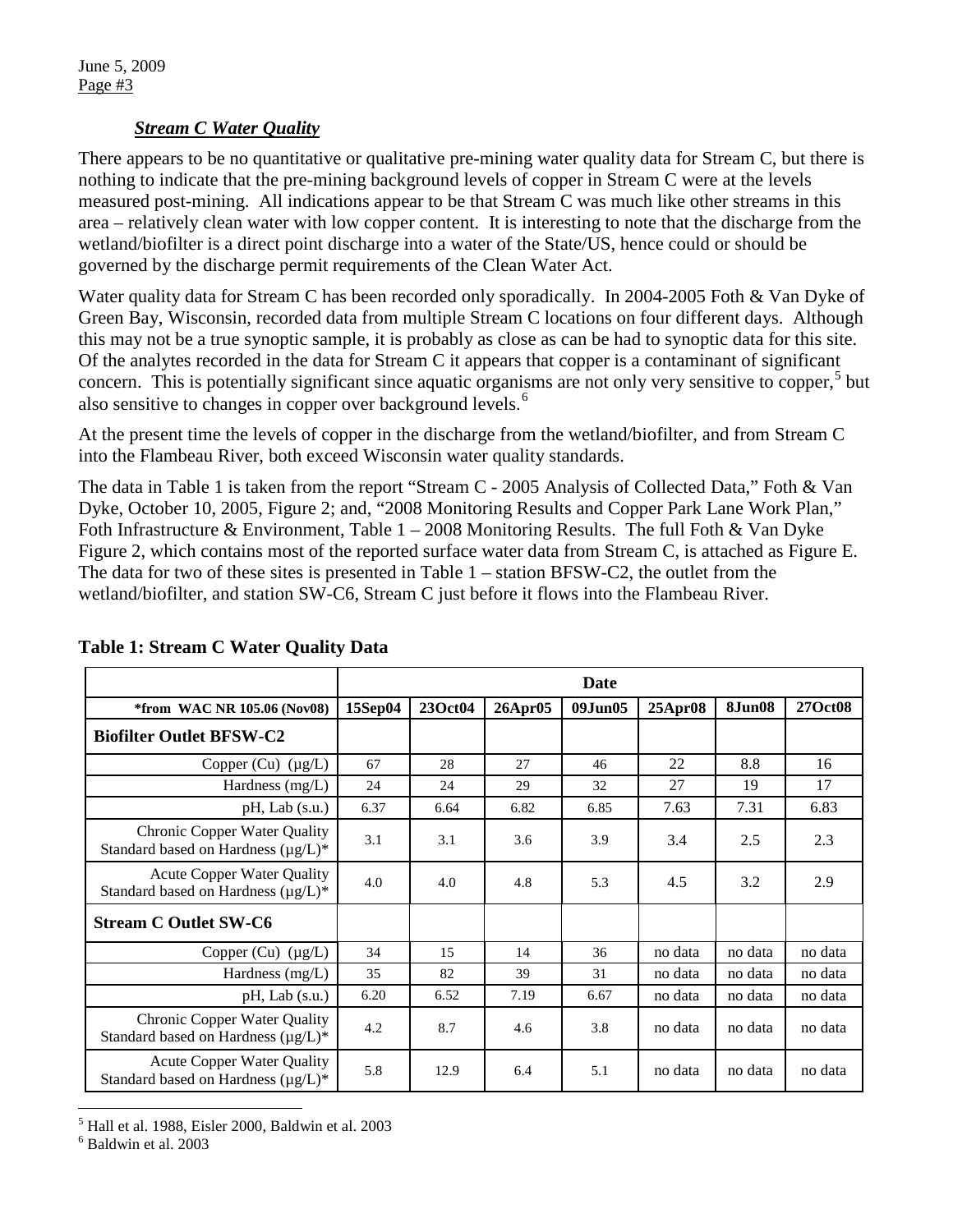It can be seen that the copper level in the water entering Stream C from the wetland/biofilter is approximately a factor of two higher than the copper level in the discharge from Stream C as it entered the Flambeau River. It would be expected that some dilution would occur as water in Stream C gets closer to the Flambeau River because of the diluting effect of the unnamed stream that enters Stream C approximately half way between the wetland/biofilter discharge point to Stream C and where Stream C enters the Flambeau River. It is also probable that there is some groundwater recharge to Stream C.

It should be noted that copper in Stream C, as shown in Table 1, exceeds Wisconsin water quality standards both at the discharge from the wetland/biofilter and from Stream C as it flows into the Flambeau River.

The water quality standard for copper is a function of the hardness of the water. Since hardness data was available, the calculated hardness-dependent values for the chronic and acute copper standard are also listed in Table 1. As can be seen from this table, both the chronic and acute standard for copper was exceeded on each day for which data was recorded.

In the 2008 Foth report a proposal to remove and replace soil from the Copper Park Lane drainage ditch is discussed. It is clear from the monitoring data that copper is coming from the drainage ditch and is loading Stream C downstream of the biofilter. The removal of the surface material in the Copper Park Lane drainage ditch should help lower the level of copper in Stream C. However, it is also clear that the level of copper coming from the biofilter itself is still enough to cause an exceedance of Wisconsin water quality standards at Stream C at the mine boundary.

It was noted in the Foth & Van Dyke report:

"The stream appears to be very limited in biota in all aspects including aquatic vegetation, macroinvertebrate populations, and fish."<sup>[7](#page-3-0)</sup>

A slight increase in the level of copper can form a barrier to the migration of fish.<sup>[8](#page-3-1)</sup> Stream C flows into the Flambeau River immediately upstream of Meadowbrook Creek. Copper could potentially impact the migration of fish into and out of Meadowbrook Creek.

With copper levels significantly exceeding both chronic and acute water quality criteria, it is likely that these high metal levels are contributing to the lack of aquatic life in Stream C. These levels also suggest that better monitoring of Stream C and the Flambeau River below Stream C should be done.

The discharge from the outlet of the wetland treatment system should meet Wisconsin water quality standards at that point. There is not enough dilution in Stream C to effectively dilute contaminants, so any contaminant will impact aquatic organisms along most or all of the length of Stream C. Because of this fact, Stream C is being presently used as a conduit for contaminated water from the mine site to the Flambeau River, where dilution by the large volume of water in the river occurs.

Surface water data from 2008 shows that at SW-C5 (below the biofilter discharge to Stream C, but above the contribution from the Copper Park Lane ditch) the copper level is approximately 10 times the hardness-based acute water quality standard, and the zinc level is approximately twice the hardness-based acute water quality standard.<sup>[9](#page-3-2)</sup> Copper and zinc are synergistic metals, so their combined impact on aquatic organisms is greater than that of either by itself.

 $\overline{a}$  $^7$  Foth & Van Dyke, 2005, p.4

<span id="page-3-2"></span><span id="page-3-1"></span><span id="page-3-0"></span><sup>&</sup>lt;sup>8</sup> Baldwin et al. 2003, van Aardt et al. 2007<br><sup>9</sup> Foth Infrastructure & Environment, 2008, Table 1 – 2008 Monitoring Results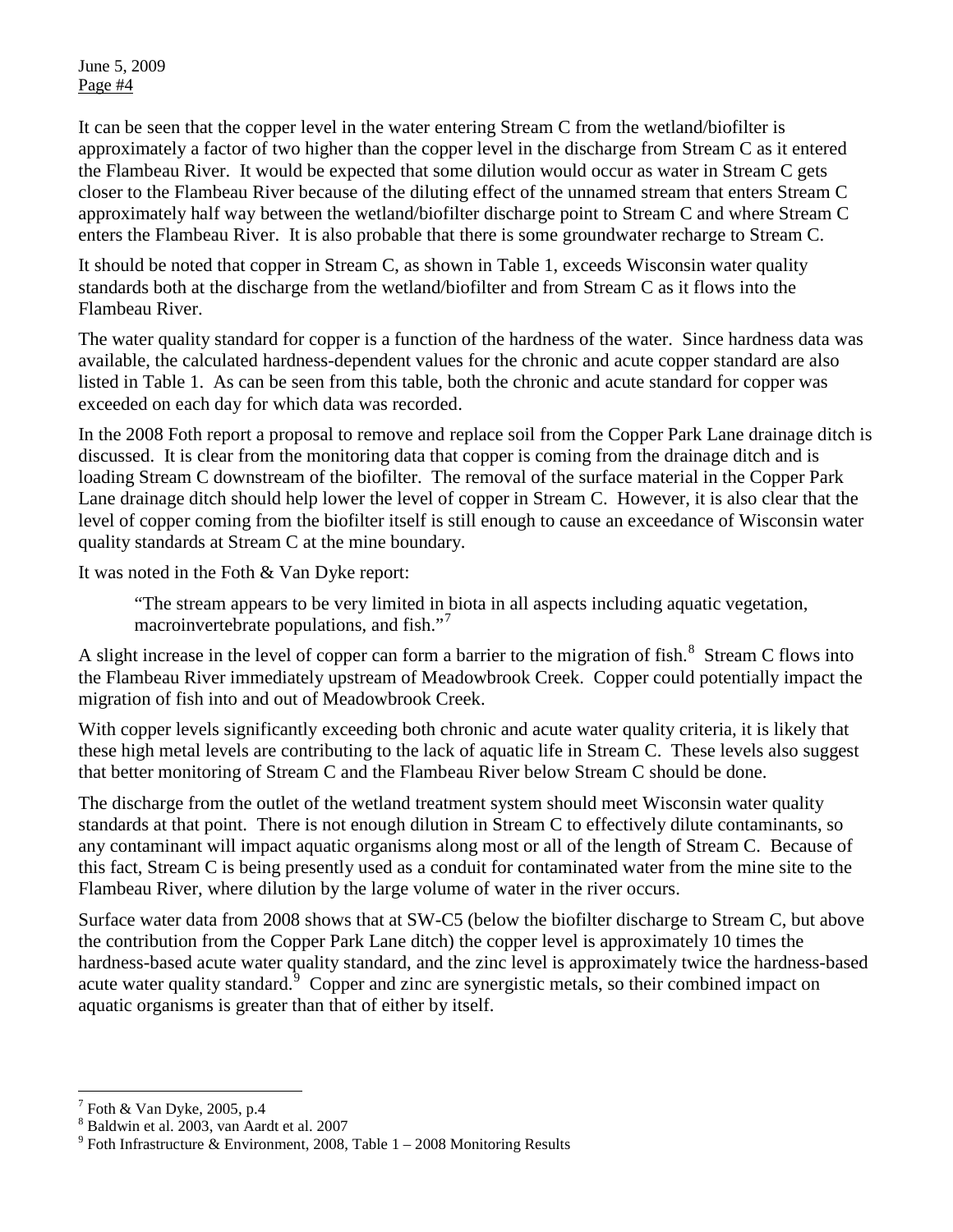Surface water data has been simultaneously sampled only three times at SW-2 (Flambeau River below the mine site) and SW-3 (Flambeau River just below Stream C, and below SW-2). On all three sampling dates the copper level is greater at SW-3, below the outlet of Stream C, than at SW-2. On April 25, 2008, the sample data for SW-3 show the copper level is approximately double the Wisconsin chronic water quality standard, while the copper level at SW-2 is below the standard.<sup>10</sup> The measured level for copper at SW-3 in the Flambeau River was 5.6 µg/L, while the hardness-based copper water quality standard is 3.2 µg/L for chronic effects, and 4.2 µg/L for acute effects. The copper level measured exceeds both the chronic and acute standards. If the copper is coming from Stream C, as would be likely, then it is probably being diluted to below the water quality standard as it enters the Flambeau River just above SW-3. Dilution of water from Stream C would constitute a "mixing zone" under a discharge permit which would extend below SW-3. At present no permit or authorized mixing zone exist.

|                                                                 |          | <b>Date</b>   |         |
|-----------------------------------------------------------------|----------|---------------|---------|
| <i>*from WAC NR 105.06 (Nov08)</i>                              | 21Sep07  | $25$ Apr $08$ | 27Oct08 |
| <b>SW-2</b> (Flambeau River at Mine Boundary)                   |          |               |         |
| Copper $(Cu)$ ( $\mu$ g/L)                                      | ${<}1.3$ | 2.8           | 1.8     |
| Hardness $(mg/L)$                                               | 60       | 27            | 57      |
| $pH$ , Lab $(s.u.)$                                             | 7.94     | 7.54          | 8.26    |
| Chronic Copper Water Quality Standard based on Hardness (µg/L)* | 6.7      | 3.4           | 6.4     |
| Acute Copper Water Quality Standard based on Hardness (µg/L)*   | 9.6      | 4.5           | 9.1     |
| SW-3 (Flambeau River below Stream C)                            |          |               |         |
| Copper $(Cu)$ ( $\mu$ g/L)                                      | 4.2      | 5.6           | 2.7     |
| Hardness $(mg/L)$                                               | 53       | 25            | 56      |
| $pH$ , Lab $(s.u.)$                                             | 7.83     | 7.46          | 8.25    |
| Chronic Copper Water Quality Standard based on Hardness (µg/L)* | 6.0      | 3.2           | 6.3     |
| Acute Copper Water Quality Standard based on Hardness (µg/L)*   | 8.5      | 4.2           | 9.0     |

#### **Table 2: Flambeau River Water Quality Data**

In order to address the question of whether the increase in copper at SW-3 is coming from Stream C, water quality samples should be taken in Stream C just prior to its discharge point into the Flambeau River. This could be easily accomplished by reactivating sampling station SW-C6, which was sampled from September, 2004 to June, 2005.

At the present time the levels of copper in the discharge from the wetland/biofilter, and from Stream C into the Flambeau River, both exceed Wisconsin water quality standards. This discharge of copper appears to be impacting the water in the Flambeau River, as measured at SW-3 just downstream of the junction of Stream C with the river.

*Recommendation: In order to address the question of the amount of copper contamination entering the Flambeau River from Stream C, and the increase in copper at SW-3, water quality samples should be taken in Stream C just prior to its discharge point into the Flambeau River. This should be done by reactivating sampling station SW-C6, which was sampled from September, 2004 to June, 2005.* 

<span id="page-4-0"></span> $\overline{a}$ <sup>10</sup> Foth Infrastructure & Environment, 2008, Table  $1 - 2008$  Monitoring Results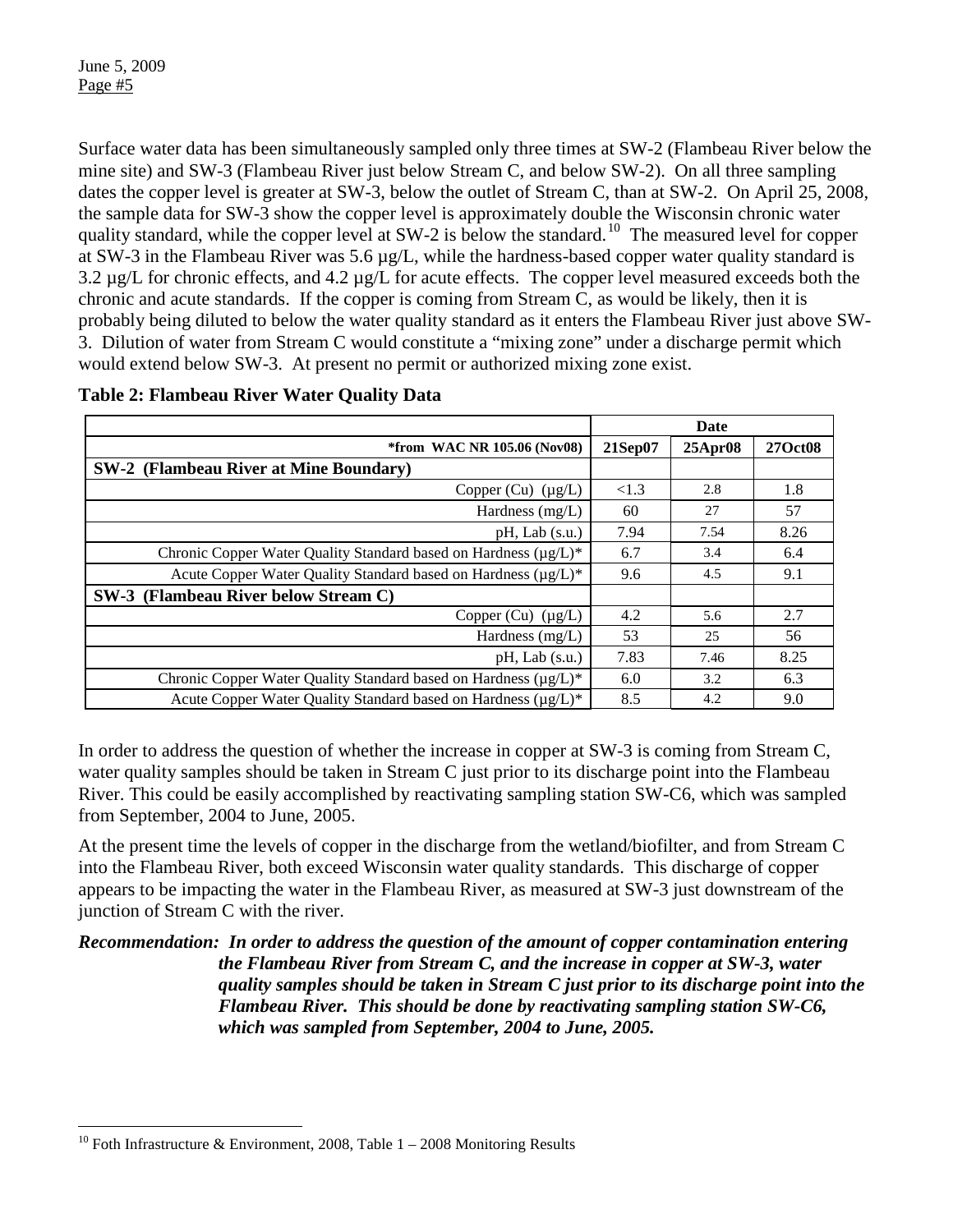An increase in monitoring frequency would better establish the risk presently being posed to aquatic organisms in the Flambeau River. Presently surface water sampling is being done twice per year.

#### *Recommendation: Until it can be demonstrated that the water quality in Stream C, and in the Flambeau River below Stream C, is not being impacted by mine-related contamination, sampling in Stream C and at SW-3 in the Flambeau River, and at SW-1 and SW-2 in order to provide background water quality information, should be done at least quarterly. This frequency should be maintained for at least 5 years after water quality exceedances cease.*

Copper is demonstrably the contaminant of concern. The monitoring recommendation above is the minimum necessary to adequately monitor water quality to determine the presence/absence of copper contamination. A more thorough monitoring program would also look for the presence of other potential contaminants, since it is rare that only one metal is present at elevated levels.

*Recommendation: It is also recommended that once per year, in the spring sampling event, a full suite of metals and their associated indicator parameters be sampled, until water quality exceedances cease. These parameters should include Conductivity (field), pH (field), Total Suspended Solids, Total Dissolved Solids, Aluminum, Arsenic, Cadmium, Chromium, Cobalt, Copper, Lead, Mercury, Nickel, Selenium, Silver, Uranium/Radioactivity, Zinc, Hardness, Iron, Manganese, and Sulfate.* 

#### *Potential Mitigation Measures for Stream C*

In reviewing the Foth & Van Dyke data for Stream C it is also evident that the portion of Stream C above the junction with the wetland/biofilter also carries significant copper, and possibly some zinc contamination (See Figure E, station SW-C8). In general the data also indicates the pH is normal, with some fluctuations, and the sulfate level is low. These would all suggest that metals are being sequestered in the wetland/biofilter, but that copper may be attached to suspended sediment or organic particles flowing from the wetland/biofilter. It could also be that there is just too much copper to be effectively filtered by the existing wetland. There is little data available on total suspended solids to correlate with the available water quality data.

In either case an expanded wetland/biofilter could be constructed to give more residence/treatment time to remove copper not only from the mine site drainage, but also to include water from the upper portion of Stream C above the Lot, which also shows indications of contamination.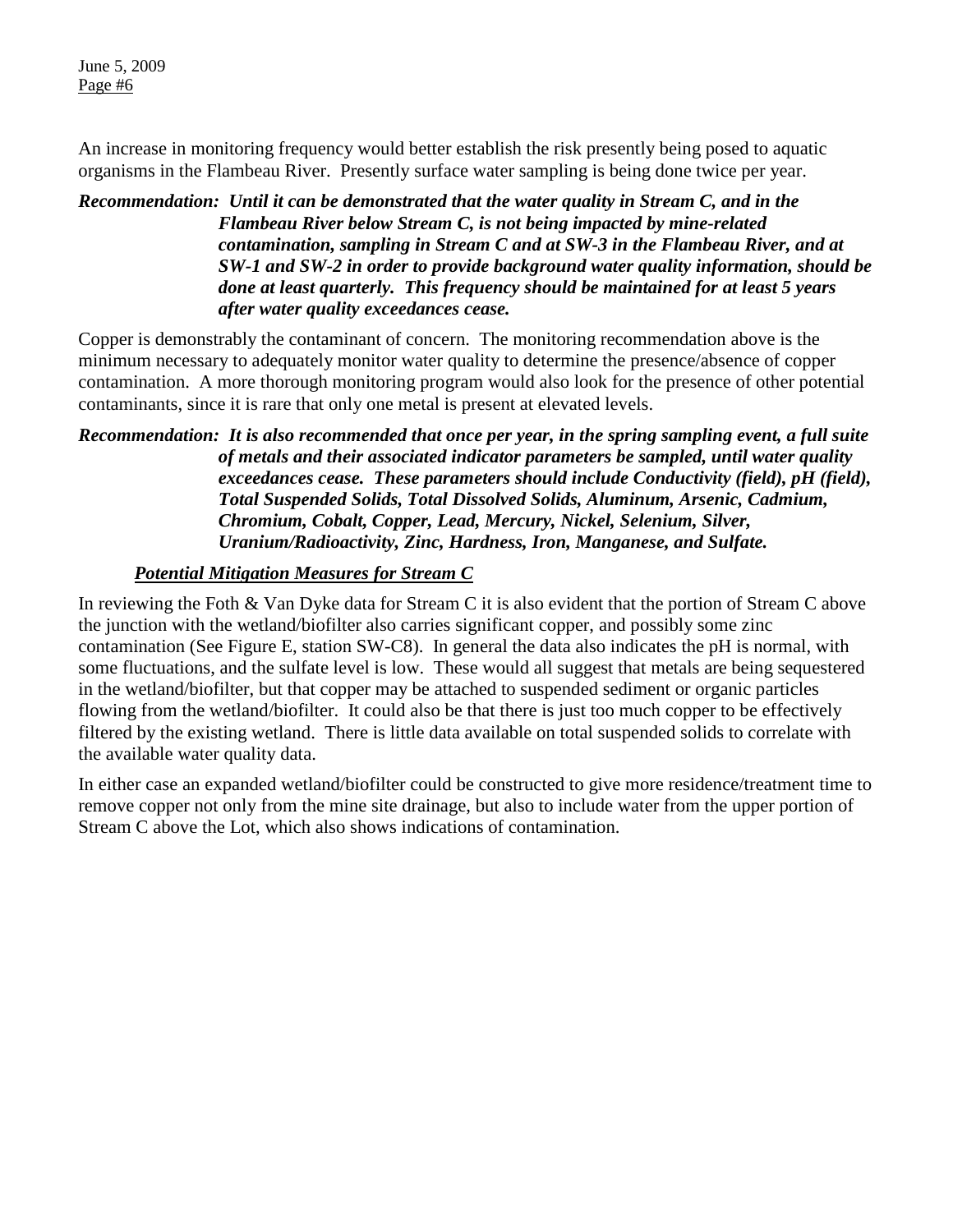## **GROUNDWATER**

The long term closure plans of the Flambeau Mining Company included backfilling the open pit with waste rock, sludge, and limestone and allowing the pit to fill with groundwater. This will submerge the rock to limit oxygen and oxidative reactions. However, this placement of reactive rock surfaces in contact with water will result in long term reactions within the pit that are unlikely to stabilize in the near future. Rock surfaces are reactive in terms of redox chemistry and solubility, resulting in localized reactions that form acid, dissolved metals, and secondary mineral oxides. To date it appears that backfilling has not resulted in additional acid production, but metal leaching is occurring and complex pit chemistry is difficult to predict over the long term. Some current and future issues include

- Solubility/precipitation reactions within the pit
- Depletion/passivation of limestone
- Dissolution and flushing of material out of the pit

#### *Reactions within pit*

To monitor pit chemistry, two pit monitoring well nests (MW-1013 and MW-1014) were constructed in September 1998 after the backfill had roughly a year to settle (see Figure F for well positions in pit). Wells were nested in order to sample water at different depths (24', 47', 86', 202' for MW-1013; 34', 64', 105', and 157' for MW-1014).

Groundwater only fully rebounded in pit wells (MW-1013, MW-1013A, MW-1014) in 2005, therefore some wells have only three years worth of water quality data. It has been recognized by FMC that pit reactions have not stabilized,<sup>[11](#page-6-0)</sup> and that reactions (dissolution and precipitation of metals and ions) are controlled by pH and redox.<sup>[12](#page-6-1)</sup> The long term stable condition of the pit will not be determined until redox and pH are stable. Redox continues to fluctuate in pit wells, particularly in the more shallow screens.<sup>[13](#page-6-2)</sup> The pH is controlled by dissolution of limestone intentionally mixed with waste rock to control acid. It may take hundreds of years for the limestone to completely dissolve as FMC states,<sup>[14](#page-6-3)</sup> but limestone could become ineffective much sooner if secondary minerals (hydroxides and carbonates) precipitate and coat limestone. If/when limestone stops going into solution, pH may drop and significantly affect the concentrations of minerals in solution.

## *Pit Chemistry*

Sampling has indicated and continues to indicate that pit chemistry reactions have not stabilized. Manganese, copper, iron, zinc and redox remain in flux within the pit wells. This is likely due in part to localized oxidation reactions between waste rock and sludge: ferric iron  $(Fe^{3+})$  that precipitated during mine-water treatment remains in sludge, and is available to oxidize the pyrite present in waste rock. This results in the release of ferrous iron  $(Fe^{2+})$  and acid in localized pockets even under anoxic conditions:

$$
\text{FeS}_2 + 8 \text{ H}_2\text{O} + 14 \text{ Fe}^{3+} \rightarrow 15 \text{ Fe}^{2+} + 2 \text{ SO}_4^{2-} + 16 \text{ H}^+
$$

Where acid  $(H<sup>+</sup>)$  is generated, dissolution of minerals – particularly of copper and manganese from sulfidic waste rock – will occur. To date, reactions continue to occur within the pit, as demonstrated by

• Increase of copper in MW-1013B

<span id="page-6-1"></span><span id="page-6-0"></span><sup>11</sup> Flambeau Mining Company. 2007 Annual Report.<br><sup>12</sup> Foth and Van Dyke/SRK Consulting memorandum. Oct 12 2000. In Flambeau Mining Company 2000 Annual Report.<br><sup>13</sup> SRK Consulting memorandum Jan 25 2008 in Flambeau Mining

<span id="page-6-2"></span>

 $11$ 

<span id="page-6-3"></span>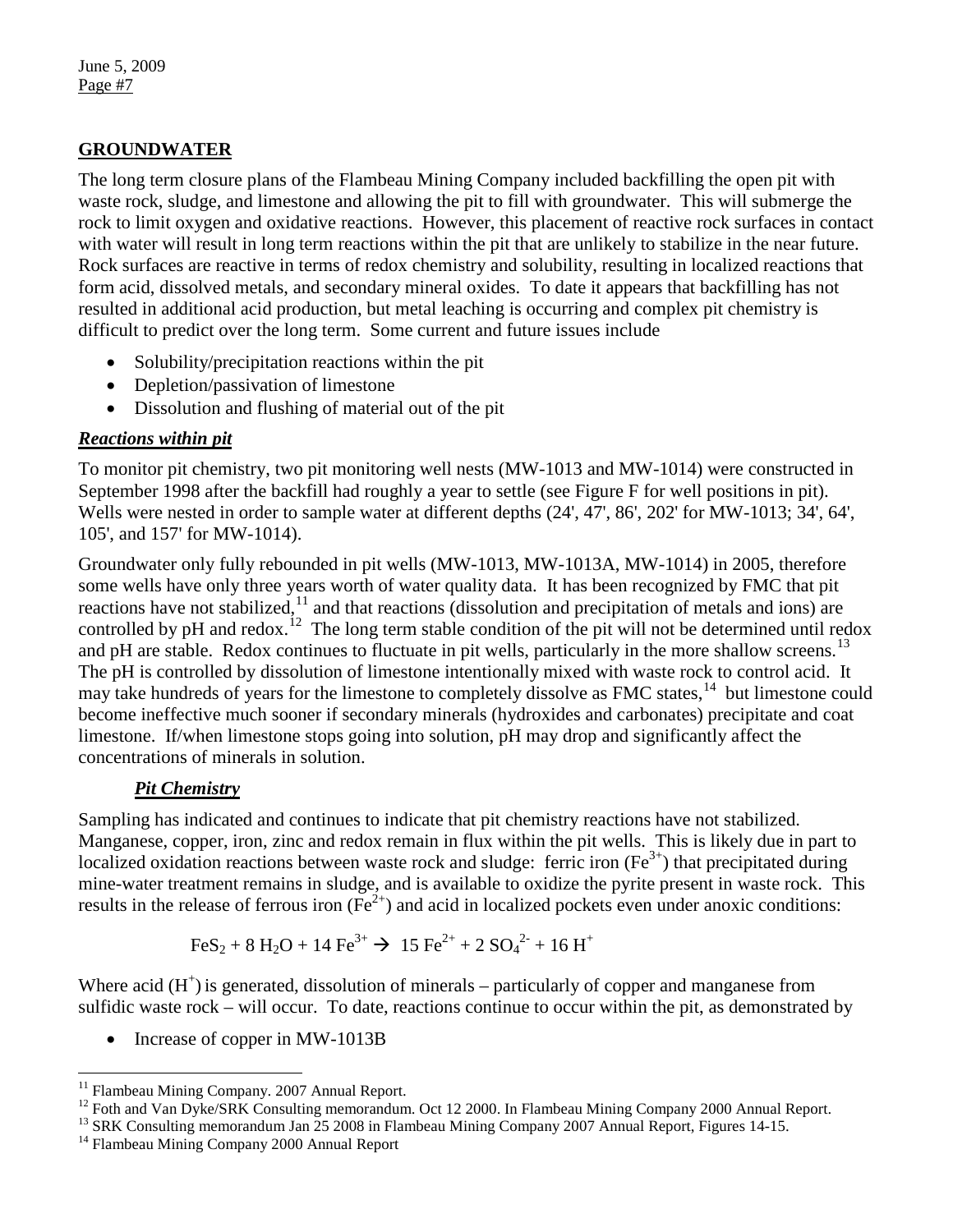- Increases in manganese and iron in MW-1013C
- Manganese decreases in MW-1014A and MW-1014B
- Iron decreases and loss of gypsum in MW-1014C
- Increasing redox in MW-1014A and decreasing redox in MW-1013A

Because the mixture within the pit is not homogenous, different reactions can be expected to occur and at different rates, making it quite difficult to develop accurate models.<sup>[15](#page-7-0)</sup> Models for the Flambeau mine pit groundwater were generated in 1989, when the Mining Permit Application was submitted to the state regulatory agency for review. Specifically, the application included a data table entitled "Predicted Parameter Concentrations of Contact Groundwater Leaving the Backfilled Pit<sup>"16</sup> that is reproduced here for review (see Table 3). The table has utility from two viewpoints: (1) it summarizes projected water quality for pit water; and (2) per the terms of the Flambeau Mine Permit, it defines the applicable groundwater enforcement standards for monitoring wells MW-1000 and MW-1010 located between the backfilled pit and the Flambeau River.<sup>[17](#page-7-2)</sup>

| Table 3: Predicted Concentrations of Groundwater Contaminants <sup>18</sup> |  |  |
|-----------------------------------------------------------------------------|--|--|
|-----------------------------------------------------------------------------|--|--|

|           | TABLE NO. 2-5                                 |                 |  |  |  |  |  |  |
|-----------|-----------------------------------------------|-----------------|--|--|--|--|--|--|
|           |                                               |                 |  |  |  |  |  |  |
|           | Predicted Parameter Concentrations of Contact |                 |  |  |  |  |  |  |
|           | Groundwater Leaving the Backfilled Pit        |                 |  |  |  |  |  |  |
|           |                                               |                 |  |  |  |  |  |  |
|           |                                               |                 |  |  |  |  |  |  |
|           |                                               |                 |  |  |  |  |  |  |
| Parameter | Concentration, mq/L                           | Years           |  |  |  |  |  |  |
|           |                                               |                 |  |  |  |  |  |  |
| Sulfate   | 1,360                                         | $0 - 8.42$      |  |  |  |  |  |  |
|           | 1,100                                         | $8.42 - 132$    |  |  |  |  |  |  |
|           | 832                                           | $132 - 2,850$   |  |  |  |  |  |  |
|           | 317                                           | 2,850-3,010     |  |  |  |  |  |  |
|           | 9.9                                           | $3,010+$        |  |  |  |  |  |  |
|           |                                               |                 |  |  |  |  |  |  |
| Manganese | 0.550                                         | $0 - 3,920$     |  |  |  |  |  |  |
|           | 0.445                                         | $3,920 - 4,000$ |  |  |  |  |  |  |
|           | 0.350                                         | 4,000+          |  |  |  |  |  |  |
|           |                                               |                 |  |  |  |  |  |  |
| Iron      | 0.320                                         | >4,000          |  |  |  |  |  |  |
|           |                                               |                 |  |  |  |  |  |  |
| Copper    | 0.014                                         | >4,000          |  |  |  |  |  |  |

<span id="page-7-0"></span><sup>&</sup>lt;sup>15</sup> Kuipers et al 2006

<span id="page-7-1"></span> $16$  Foth and Van Dyke, 1989

<span id="page-7-2"></span> $17$  Decision, Findings of Fact, Conclusions of Law and Permits [for the Flambeau Mine], State of Wisconsin Division of Hearings and Appeals, 1991, pp. 87-93.

<span id="page-7-3"></span><sup>&</sup>lt;sup>18</sup> Table 2-5 from Appendix L of Flambeau Mine Permit Application, 1989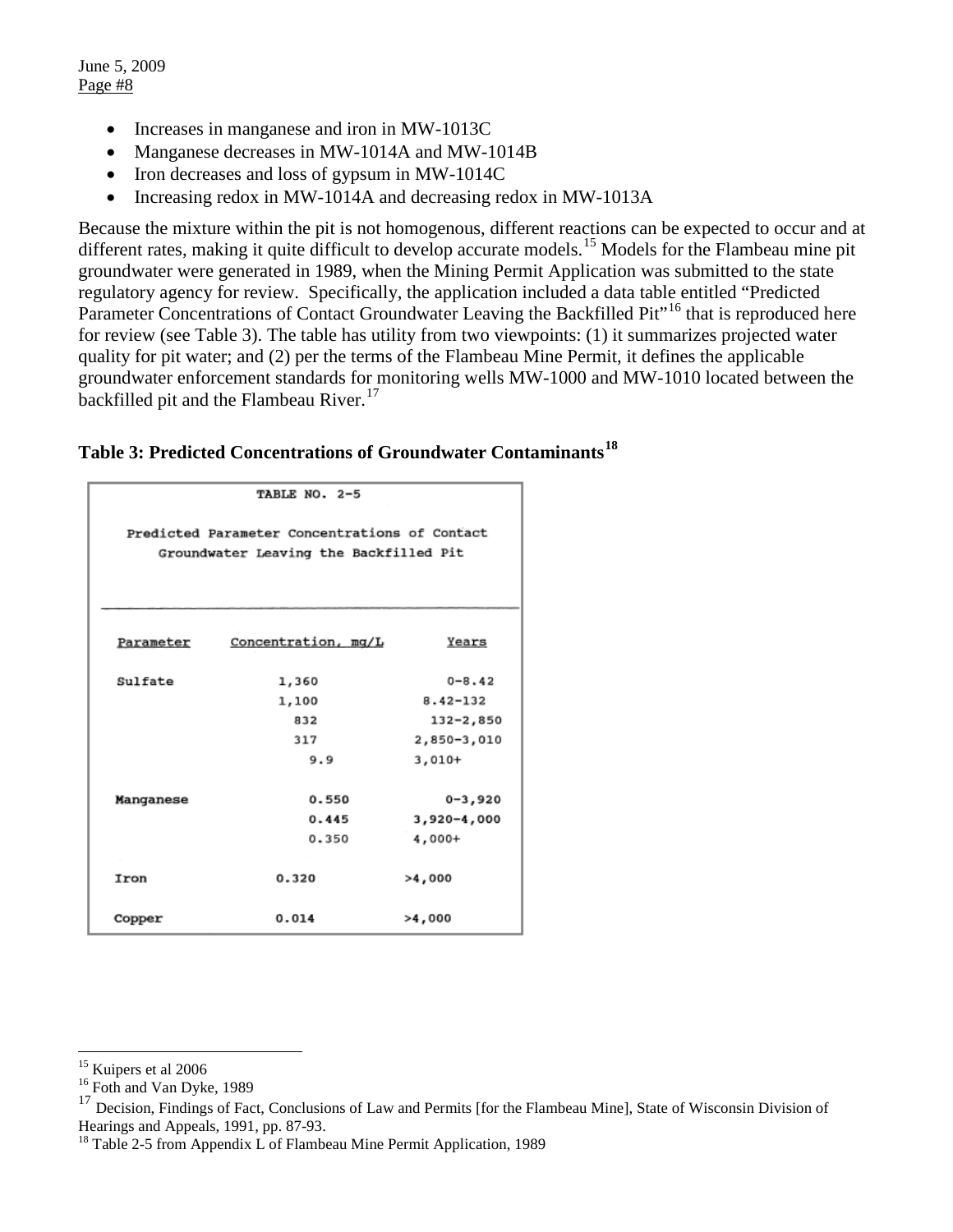Column testing by the Flambeau Mining Company in 1997 was not able to produce the manganese concentrations predicted, but it was thought that "with an extended time manganese levels would decrease to those predicted in Table 4-23"<sup>[19](#page-8-0)</sup>; i.e.  $2 \text{ mg/L}$  (2,000  $\mu$ g/L) at 1% carbon dioxide.<sup>[20](#page-8-1)</sup> However, ten years after backfilling, manganese concentrations in pit pore water remain underestimated by more than an order of magnitude in four of the eight pit monitoring wells (MW-1013, 1013B, 1013C, and 1014B), and fluctuate strongly in three of the remaining four (MW-1013A, 1014, 1014A) (Table 4 and Figure G).

Gypsum and metal hydroxides present in buried water treatment sludge can be expected to dissolve over time and flush down-gradient, making their way into or under the Flambeau River. Metals and mineral oxides that dissolve as a result of localized oxidation reactions within backfill can also be expected to flush down-gradient. Flushing will remain a concern for decades to come.

The most likely fate of manganese will be to flush out of the pit. It is unlikely to precipitate at neutral pH in the presence of iron. Dissolution reactions, in addition to influx of groundwater high in manganese, have likely contributed to the high manganese concentrations observed in the pit that were not predicted by modeling.

The fate of copper in the pore water within the backfilled mine pit depends on ion concentrations, pH, and redox conditions.

Copper may

- flush in the dissolved form
- precipitate as an oxide/carbonate
- sorb to surfaces

To date copper concentrations in pit pore water have generally reached concentrations expected from company modeling, but exceed expected concentrations by more than an order of magnitude at pit wells MW-1013B (86') and MW-1014B (105'), with no apparent trends (Table 5).

Similarly, iron levels reached expected concentrations in pit pore water measured at MW-1013A, 1013B, 1014, 1014A and 1014B, but were underestimated by more than an order of magnitude in pit wells MW-1013, 1013C, and 1014C (Table 6). No trends in iron are evident; while MW-1014C has generally declined in iron concentrations, MW-1013 and MW-1013C fluctuate.

The unpredictability observed in copper, iron, and manganese concentrations indicates that important assumptions were missing in original modeling or that more time is needed for complex dissolution and precipitation reactions to stabilize.

## *Limestone performance*

Limestone is being relied on to neutralize acidity present at the time of backfill as well as any acidity produced after backfilling by reactions between ferric iron and waste rock. Ferric iron oxidation reactions may continue for some time, and until they stop, limestone will be required to neutralize acidity and precipitate resulting metal dissolution. Precipitation products such as aluminum hydroxide can be expected to settle on the limestone surface, and may render it less effective. It is not known how limestone will perform over the long term. If the limestone loses effectiveness, intervention wells along with pit wells will be important in tracking potential changes in pit water quality.

<span id="page-8-0"></span><sup>&</sup>lt;sup>19</sup> Flambeau Mining Company, 1997, pg 68

<span id="page-8-1"></span> $10^{20}$  Flambeau Mining Company, 1997, Table 4-23 and Table 4-24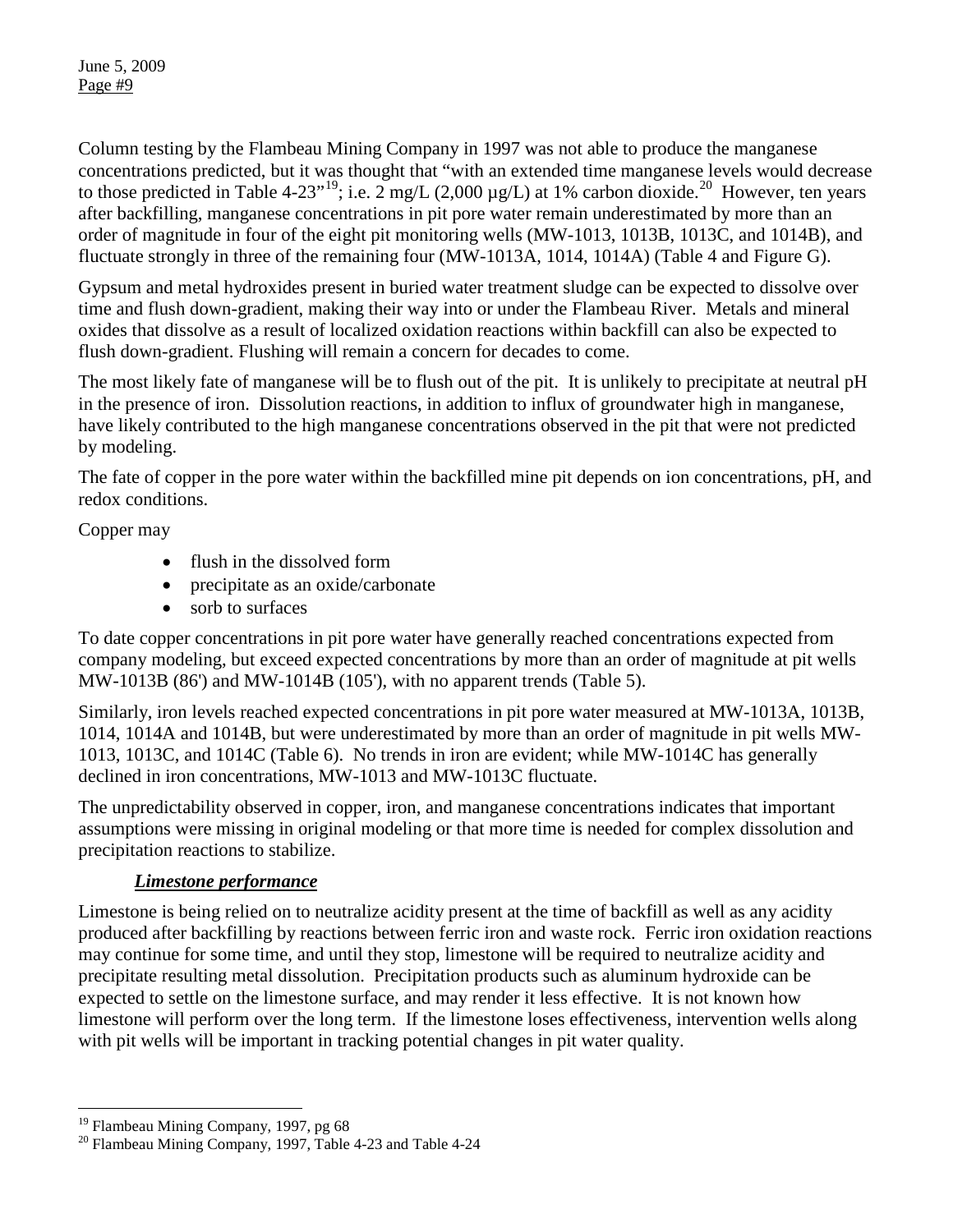### *Unexamined Contaminants*

Consideration should also be given to expanding the groundwater monitoring program at the Flambeau mine site to include more parameters. The geology of the area and of ore samples suggests nickel,  $21$ cobalt, aluminum,<sup>[22](#page-9-1)</sup> and uranium<sup>[23](#page-9-2)</sup> could be elevated. Although testing was conducted for all in 1987-1988, no groundwater analysis for these elements have been conducted since then, with the exception that samples were analyzed for nickel in July 2005. Shallow wells not recovered from groundwater drawdown did not yet have water and were therefore not sampled for nickel.

Monitoring wells MW-1014B, MW-1014C, and MW-1013C in the pit all had significant levels of nickel for the one reported nickel measurement taken in 2005, with  $MW-1014B$  as high as 440  $\mu$ g/L. MW-1000PR was also sampled for nickel in 2005 and a level of 94 µg/L recorded. Effluent limits for nickel were set in the WPDES permit at a maximum discharge of  $3100 \mu g/L$  daily.<sup>[24](#page-9-3)</sup> The most stringent standard listed in 1992 was 38  $\mu$ g/L.<sup>[25](#page-9-4)</sup> The EPA water quality standard for nickel is hardness-dependant. A typical hardness for the Flambeau River is 60 mg/L (2007). At a hardness of 60 mg/L, the water quality limit for nickel would be 34 µg/L. Therefore, if well water from MW-1000PR was entering the Flambeau River at the measured level of 94  $\mu$ g/L, it is possible that the water quality standard is being violated.

Other parameters that should be added to the list include cobalt and aluminum, since both were identified in measurable quantities in pore water obtained from leach extraction tests performed by the company on waste rock samples in 1997.<sup>[26](#page-9-5)</sup> It is also recommended that groundwater and stream sediment be tested for radioactivity, since Rusk County has been identified by the United States Department of Energy in 1980 as "favorable for uranium deposits"<sup>[27](#page-9-6)</sup> and enforcement standards specific to radioactivity were included in the Flambeau Mine Permit. Adding nickel, cobalt, aluminum, uranium and radioactivity to the list of parameters will not have a significant impact to the collection or analytical monitoring costs.

## *Pit Monitoring Wells*

Monitoring of pit wells and downgradient intervention wells should be continued until the pit chemistry has stabilized. Original modeling predicted concentrations of manganese, iron, and copper exiting the pit would be near background concentrations early on.<sup>[28](#page-9-7)</sup> In the case of manganese, and occasionally iron and copper, this has not proved to be the case (Table 4 to 7). In addition, sulfate was expected to be, and is, high in concentration in the pit.

Since chemistry in pit wells, intervention wells, and at the compliance well has not stabilized, and since it is not known how limestone will perform over the long term, monitoring should continue. Also, a measure of confidence would be added if samples collected by FMC were available for independent analysis, if this is not already being done.

<span id="page-9-0"></span> $^{21}$  2005 data for monitoring wells MW-1014B, MW-1014C, and MW-1013C

<span id="page-9-2"></span><span id="page-9-1"></span> $^{22}$  Cobalt and aluminum identified in waste rock, Flambeau Mining Company 1997<br> $^{23}$  Cannon, WF and LG Woodruff. 2003. The Geochemical Landscape of Northwestern Wisconsin and adjacent parts of Northern Michigan and Minnesota (Geochemical Data Files). US Geological Survey Open File Report 03-259

<span id="page-9-3"></span>http://pubs.usgs.gov/of/2003/of03-259/<br><sup>24</sup> WDNR. 1992. An evaluation of endangered resources in the Flambeau River and a supplement to the Environmental Impact Statement for the Flambeau Mine project. Table 8.<br><sup>25</sup> ibid Table 14.

<span id="page-9-4"></span>

<span id="page-9-6"></span><span id="page-9-5"></span><sup>&</sup>lt;sup>26</sup> Flambeau Mining Company 1997<br><sup>27</sup> Cannon, WF and LG Woodruff. 2003. The Geochemical Landscape of Northwestern Wisconsin and adjacent parts of Northern Michigan and Minnesota (Geochemical Data Files). US Geological Survey Open File Report 03-259 http://pubs.usgs.gov/of/2003/of03-259/<br><sup>28</sup> Foth and Van Dyke, 1989, Appendix L

<span id="page-9-7"></span>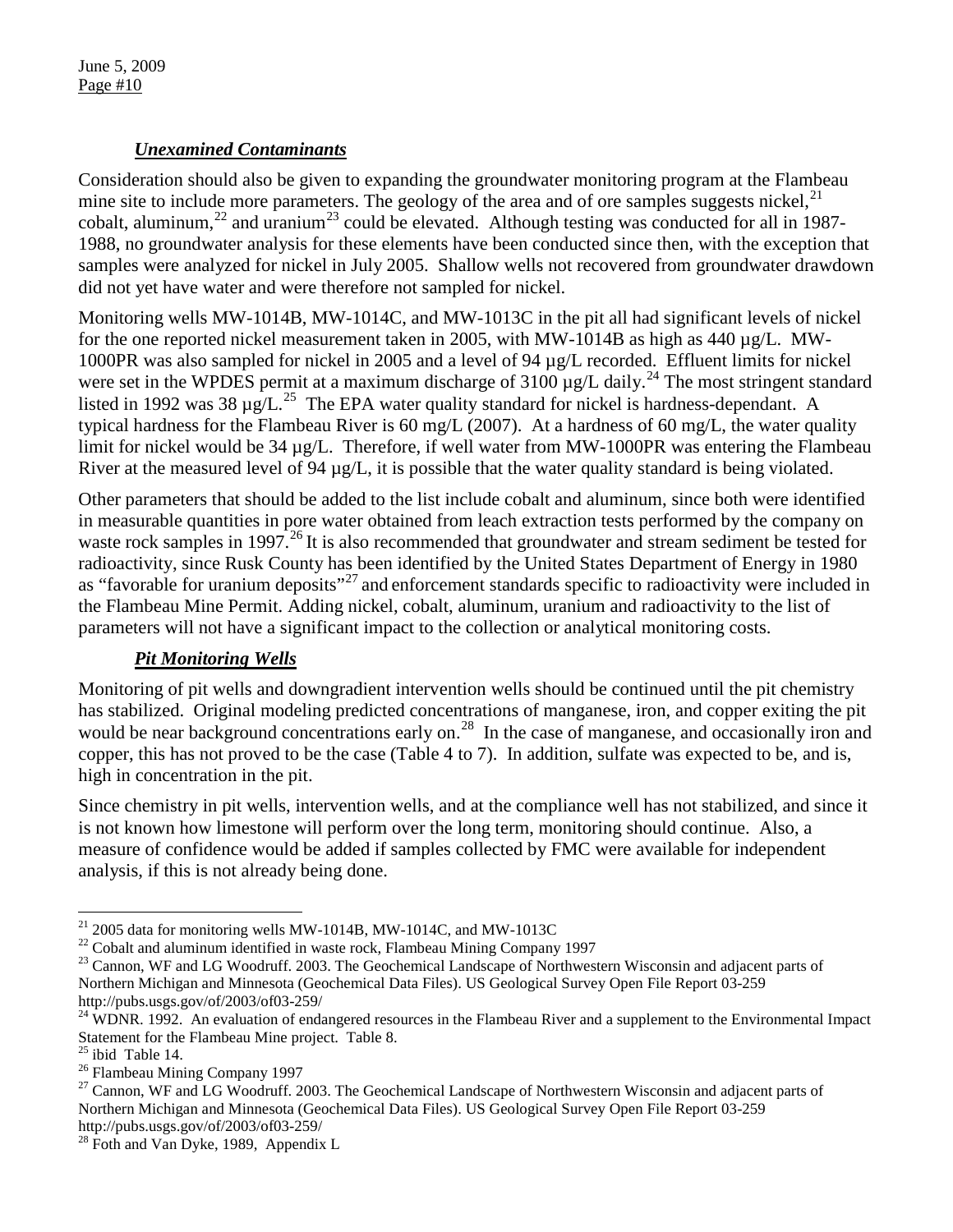*Recommendation: Monitoring should be continued in the pit until redox stabilizes.*

#### *Recommendation: Add nickel, cobalt, aluminum, and uranium/radioactivity to parameters being measured.*

*Recommendation: Split groundwater samples with WDNR or the public, if requested.* 

### *Migration of Contaminants*

Pit contaminants are moving out of the pit, as evidenced by concentrations of elements in the intervention boundary well MW1000PR, located on the Flambeau River side of the pit slurry wall. It is possible that contaminants may be moving around the ends of the slurry wall and/or under the bed of the Flambeau River. In addition, elevated copper has been consistently found in surface water near the Industrial Outlot, but there are no intervention or compliance wells between the Outlot and the western or southern compliance boundaries. Currently there is only one monitoring well (MW-1015) on the compliance boundary, which surrounds approximately 180 acres of the mine footprint.

If bedrock is permeable, then what occurs within the pit is relevant in that constituents move out of the pit. The bedrock forming the wall between the pit and the Flambeau River has been described as a "natural impermeable barrier"<sup>[29](#page-10-0)</sup> but other statements referred to the river pillar of this area as "relatively highly permeable",  $30$  "fractured",  $31$  and that blasting during mining had the potential to increase fractures.<sup>[32](#page-10-3)</sup>

The fractured bedrock forms a conduit from the pit to the River, allowing water movement in both directions. During operations, "water from the Flambeau River was drawn into the dewatered pit through fractured Precambrian bedrock that formed the western wall".<sup>[33](#page-10-4)</sup> After closure, modeling in 1989 indicated that

"groundwater flowing through the….pit will exit….through the Precambrian rock in the river pillar and flow directly into the bed of the Flambeau river…..Since there will be no dispersion, dilution or retardation in the river pillar, the concentrations of these constituents in the groundwater leaving the pit will be the same as the concentrations entering the river bed<sup> $34$ </sup>

Some of these constituents, as observed at MW-1000PR, fail to comply with Flambeau Mine groundwater enforcement standards.

Between the pit and the River, a bentonite slurry cutoff wall was built to limit water exiting from the pit. Whether pit water is moving around, under or through the slurry cutoff wall is not known. It is presumed that groundwater moves from the pit into the Flambeau River (see Figure A in this paper), but potentially groundwater could move under the river. MW-1000PR, which appears to be receiving groundwater from the pit, is located west of the slurry wall and below the bed of the Flambeau River.<sup>[35](#page-10-6)</sup> It is not evident

<span id="page-10-0"></span> $\overline{a}$ <sup>29</sup> Preliminary Environmental Report, 1975, pg 29 and Figure 16<br>http://digital.library.wisc.edu/1711.dl/EcoNatRes.PreEnvRepAug75

<span id="page-10-2"></span><span id="page-10-1"></span> $\frac{100 \text{ Hup} / \text{mghain/1014} \cdot \text{mghain/1014} \cdot \text{mghain/1014} \cdot \text{mghain/1014} \cdot \text{mghain/1014} \cdot \text{mghain/1014} \cdot \text{mghain/1014} \cdot \text{mghain/1014} \cdot \text{mghain/1014} \cdot \text{mghain/1014} \cdot \text{mghain/1014} \cdot \text{mghain/1014} \cdot \text{mghain/1014} \cdot \text{mghain/1014} \cdot \text{mghain/1014$ through the Precambrian rock in the river pillar and flow directly into the bed of the Flambeau River….Since this flow path is very short and occurs entirely within fractured crystalline rock….". Also see Environmental Impact Report for the Kennecott Flambeau Project (Report Narrative), 1989, pg. 3.6-33 and Foth & Van Dyke Memorandum to Jana Murphy, Flambeau

<span id="page-10-3"></span>Mining Company, October 12, 2000, p.13-14<br><sup>32</sup> Final Environmental Impact Statement 1990, pg 76<http://digital.library.wisc.edu/1711.dl/EcoNatRes.FinEnvImpMar90><br><sup>33</sup> Foth & Van Dyke, 2000, p.13-14<br><sup>34</sup> Foth and Van Dyke, 1

<span id="page-10-4"></span>

<span id="page-10-5"></span>

<span id="page-10-6"></span>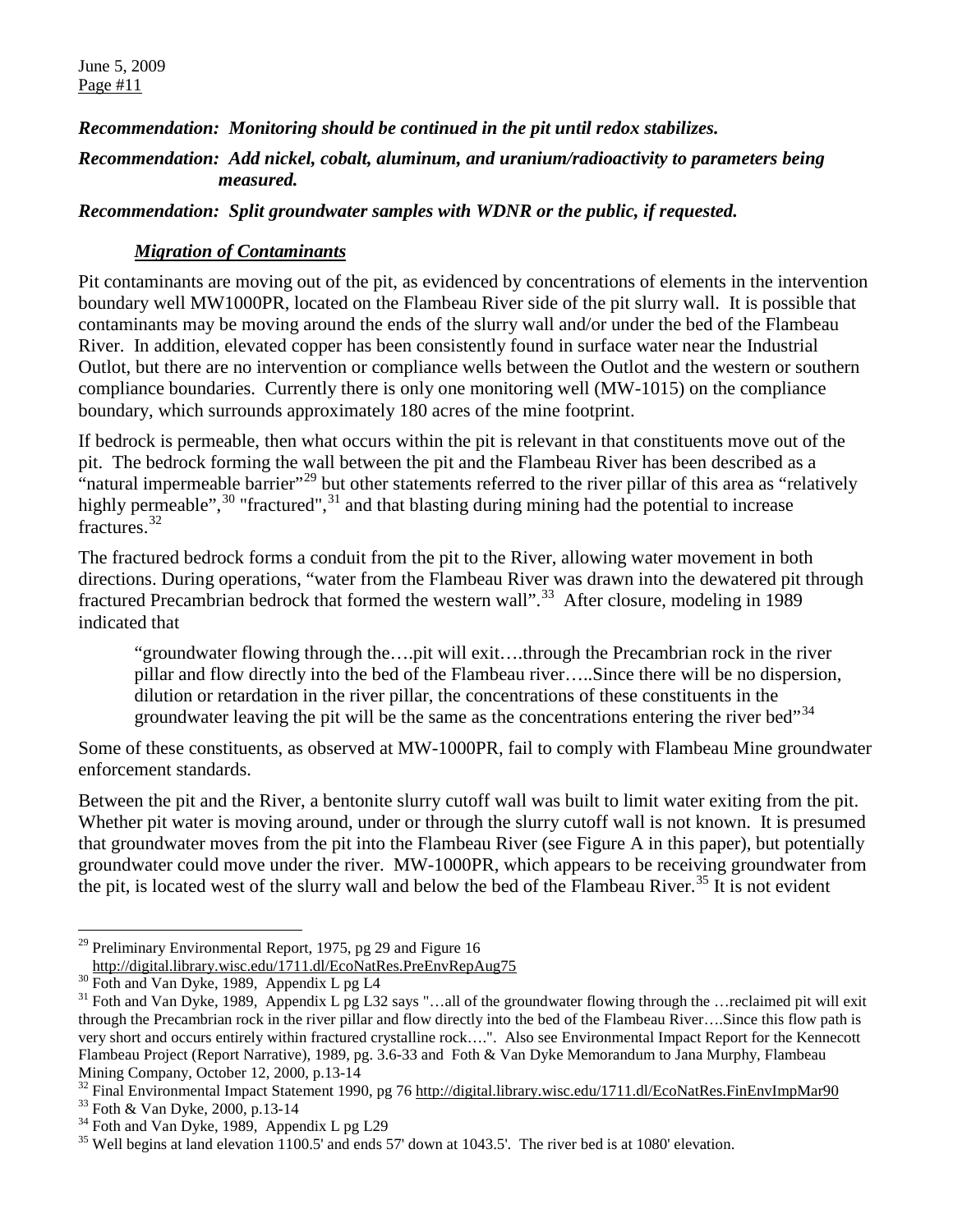whether the bedrock itself under the river is impermeable, or contains fractures that could carry pit constituents to the west side of the river. The draft EIS refers to "groundwater movement to the southwest along the strike of the ore body"<sup>[36](#page-11-0)</sup> and the ore body is shown to extend under the river to the west side<sup>[37](#page-11-1)</sup> although mining stopped just short of the river.

### *Flambeau Mine Management*

Wisconsin law requires the establishment of two different boundaries at mine sites for enforcement of groundwater quality standards. The first, known as the compliance boundary, is located 1,200 feet from the outer perimeter of the mining waste facility (NR 182.075). The term "compliance boundary" was changed to "design management zone" when the statute was amended in 1998; it is referred to in the present document as the "compliance boundary". In the case of the Flambeau Mine, the unlined backfilled pit constitutes the mining waste facility. See Figure A for the location of the Flambeau Mine compliance boundary.

The compliance boundary marks the point where groundwater quality must be in compliance with the state's groundwater protection law. In particular, drinking water standards established in Chapter NR 140 of the *Wisconsin Administrative Code* cannot be exceeded at or beyond the boundary. These standards, known as Maximum Contaminant Levels (MCLs), were specifically listed in the 1991 Flambeau Mine Permit as the applicable groundwater enforcement standards for the mine's compliance boundary, with the exception of manganese. [38](#page-11-2) Since baseline manganese levels at the mine site already exceeded the NR 140 MCL of 50 µg/L, the Flambeau-specific enforcement standards were set at 90 µg/L (overburden), 360  $\mu$ g/L (shallow Precambrian) and 230  $\mu$ g /L (deep Precambrian).

In addition to the 1,200-foot compliance boundary, an intervention boundary was established for the Flambeau Mine between the mine pit and compliance boundary, as required by law (NR 182.075). Monitoring groundwater quality at the intervention boundary is designed to help identify emerging pollution problems before they have a chance to reach the compliance boundary. As such, the applicable groundwater enforcement standards, known as Preventive Action Limits (PALs) and listed in Chapter NR 140 of the *Wisconsin Administrative Code*, are typically 10-20% of the corresponding MCLs, with some as high as 50%.

#### *Intervention Boundary Wells*

Five different monitoring wells (MW-1000, 1002, 1004, 1005 and 1010) constitute the intervention boundary established for the Flambeau Mine site when permits were granted in January 1991 (Figure A). Per the terms of the permit, two different sets of enforcement standards for groundwater pollution apply to the wells: (1) MW-1002, 1004 and 1005 are subject to PAL standards; and (2) MW-1000 and 1010 are subject to the same, except in the case of copper, iron, manganese and sulfate, where enforcement standards are based upon water quality projections for the backfilled pit as set forth in Appendix L of the Mining Permit Application.<sup>[39](#page-11-3)</sup>

Intervention well MW-1002 in the northwest quadrant of the mine site is nested (16', 52'), as is MW-1004 at the northwest edge of the pit (13', 30', 76') and MW-1005 east of the former high sulfide rock stockpile (19', 52', 92'). Pit water is not expected to move towards these wells. Water sampling indicates these wells are stable with regards to redox, contain low concentrations of iron and manganese, and constituents

<sup>&</sup>lt;sup>36</sup> Draft Environmental Impact Statement, 1976, pg 35 http://digital.library.wisc.edu/1711.dl/EcoNatRes.DraftEnvImpSep89

<span id="page-11-2"></span><span id="page-11-1"></span><span id="page-11-0"></span><sup>&</sup>lt;sup>37</sup> Schwenk 1977, Figure 14<br><sup>38</sup> Decision, Findings of Fact, Conclusions of Law and Permits [for the Flambeau Mine], State of Wisconsin Division of Hearings and Appeals, 1991, pp. 87-93.

<span id="page-11-3"></span> $39$  Foth & Van Dyke 1989, pg L27-L31.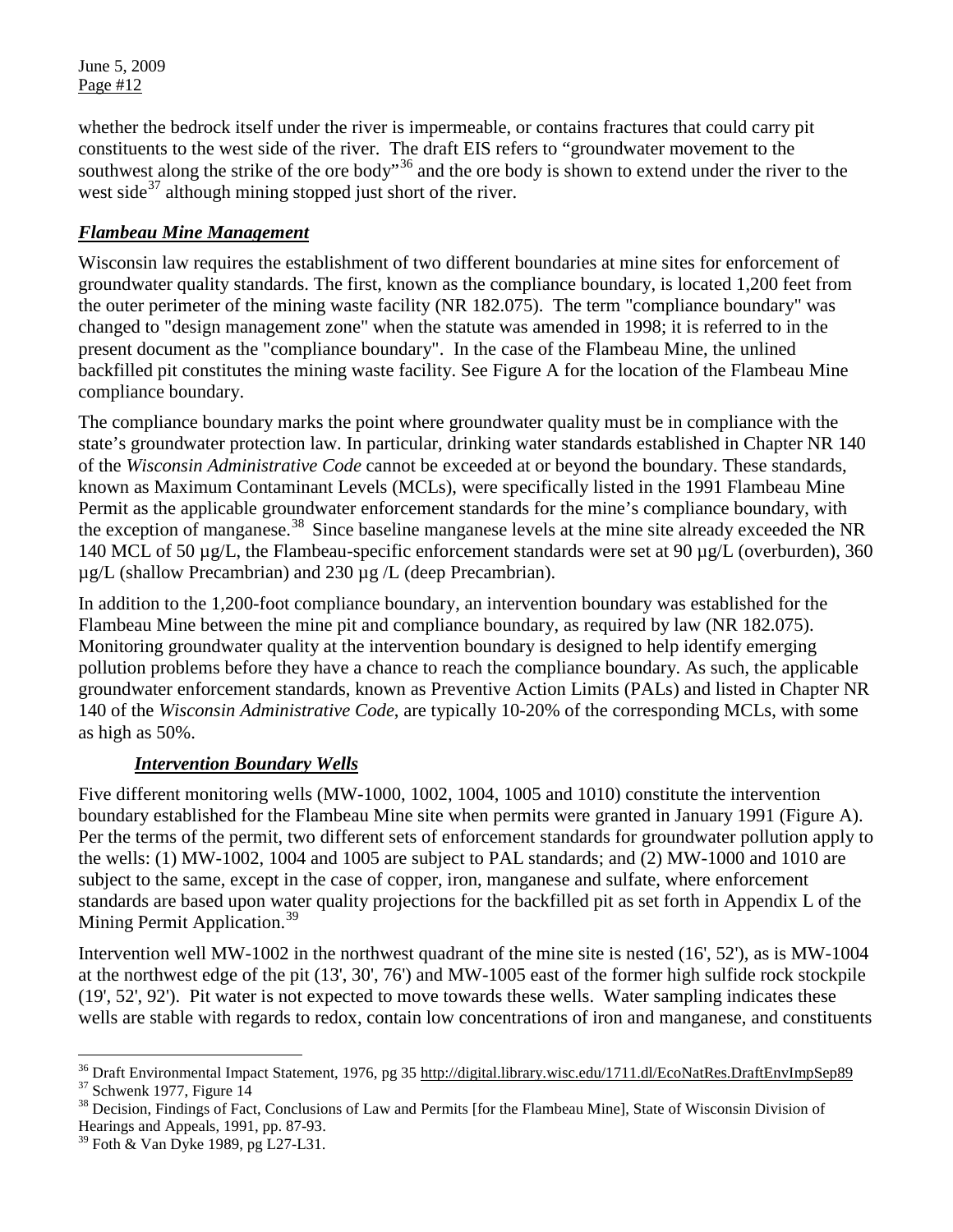do not exceed the baseline measurements. However, monitoring well MW-1004, listed as an active well in the Wisconsin DNR Groundwater Environmental Monitoring System (GEMS) database, has not since 1989 had the yearly sampling that other intervention wells are subjected to for a wide range of elements (arsenic, barium, cadmium, chromium, lead, mercury, silver, selenium, and zinc).

Pit water is expected to move to the southwestern end of the pit, near the slurry wall. The monitoring well MW-1001 is located just south of the west end of the pit. It appears that water is not being collected from MW-1001 (nested at 33', 52', and 95'), although the wells are listed as "active" in the WDNR GEMS database.<sup>[40](#page-12-0)</sup> If possible, data should be collected from this nest in order to assist in characterizing groundwater quality and flow.

Between the pit and the river is a slurry cutoff wall. Intervention boundary wells MW-1000PR, MW-1000R and MW-1010P sit about 125' from the Flambeau River, directly between the backfilled pit and river, on the west side of the slurry cutoff wall. They are well-situated to indicate the quality of groundwater entering the river.

It appears that water is not being collected from MW-1000R (24.5', not nested). It is noteworthy that this well has not had water testing since 1988 when baseline data was reported, although it appears to remain an active well. If the well is operational, water samples should be collected.

Water samples are collected from MW-1010P (115', not nested). Although this well is not generally exceeding mine permit water quality standards, redox is not stable, indicating that water chemistry has not stabilized, and it has exceeded the PAL for arsenic (5 µg/L) in 21 out of 28 samples taken between 1999 and June 2008, with one of the highest concentrations detected in June 2008 (23 µg/L). It also has not been tested for uranium, thorium, or other radioactive material.

The intervention monitoring well MW-1000PR (57', not nested) may be a good indicator of the water quality entering the Flambeau River, in that it is located

"within a weathered and highly fractured schist …. (and) pore water has begun migrating through this fracture zone from the backfill toward the Flambeau River and MW-1000PR<sup>"[41](#page-12-1)</sup>

Water quality at MW-1000PR consistently exceeds 1991 baseline measurements in sulfate, total dissolved solids (TDS), conductivity, manganese, zinc and calcium; baseline iron and copper levels have also been exceeded on occasion.

There have been consistent and statistically significant exceedances of 1991 Flambeau mine permit standards at MW-1000PR for manganese, calcium, conductance and TDS; manganese exceeds standards by nearly an order of magnitude. In addition, although the PAL standard of 2500 µg/L for zinc has not been exceeded in MW-1000PR, the well often contains 600-800  $\mu$ g/L, significantly elevated above the  $\langle 70 \,\mu g/L$  baseline. Similarly sulfate has not exceeded the 1100 mg/L site-specific permit application standard, but has consistently been at or above 300 mg/L, greatly elevated above the baseline of <31 mg/L, and would exceed the NR 140 PAL of 125 mg/L had that standard been specified in the mine permit (Table 7).

It is possible that pit water could be moving around the ends of the slurry wall. Inspection of the projected groundwater flow directions in Figure A and the groundwater potentiometric surface lines in Figure B both support this hypothesis. It appears that both  $MW-1000PR<sup>42</sup>$  $MW-1000PR<sup>42</sup>$  $MW-1000PR<sup>42</sup>$  and  $MW-1010P$  are screened in bedrock. Since it is apparent from the MW-1000PR data that groundwater contamination is exiting the

<span id="page-12-0"></span><sup>&</sup>lt;sup>40</sup> http://prodoasext.dnr.wi.gov/inter1/gemsfac\$points.startup?P\_LIC\_NUMBER=3180&P\_0=3180&Z\_CHK=57753<br><sup>41</sup> Foth & Van Dyke, 2000, p.13<br><sup>42</sup> Foth & Van Dyke Memorandum to Jana Murphy, Flambeau Mining Company, October 12, 2

<span id="page-12-1"></span>

<span id="page-12-2"></span>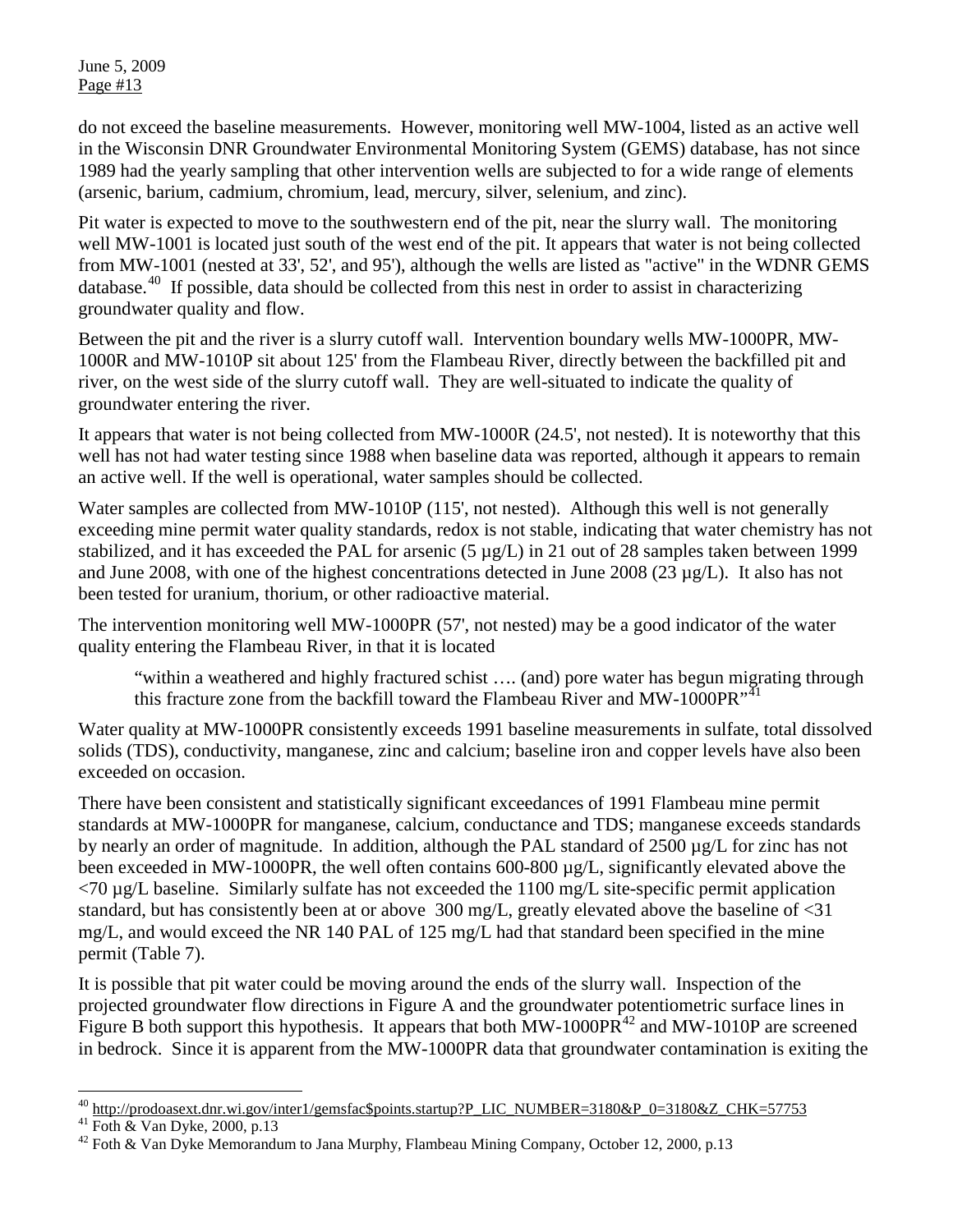pit toward the river, two nested wells should be placed at the northwest and southeast ends of the slurry wall separating the pit from the Flambeau River. These wells would either confirm that no groundwater leakage is going around the slurry wall, or would provide a means to measure the amount and water quality of this leakage.

*Recommendation: Place nested wells at either end of the slurry wall; if MW-1000R (25' deep) is active, this could serve as one of the new monitoring wells; a deeper well should be constructed next to it. In addition, samples should be taken from MW-1001 which, although not located at the slurry wall, is nested (33', 52', 95') and located just to the southeast of the wall and would aid in determining groundwater flow direction. A monitoring well on the southern compliance boundary would ensure no contaminants are moving in that direction.* 

*Recommendation: Site a monitoring well for "background" groundwater samples away from the mine site, Industrial Outlot, and roads.* 

#### *Compliance Boundary Well*

Only one well is currently sited at a compliance boundary. This well, MW-1015A/B (64', 148') is located northwest of the former pit and about 320 feet from the Flambeau River. It was drilled in January 2001, three years after the mine pit was backfilled, so no pre-mine baseline water quality data exists.

The company's groundwater modeling suggests that MW-1015 is not likely to receive a substantial influx of groundwater from the backfilled pit.[43](#page-13-0) However, the well remains unstable with regards to redox, and MW-1015B has shown exceedances of the applicable groundwater enforcement standard for manganese (2002-2004) and had an exceedance of the 1991 permit standard for iron in at least one sample in every year from 2002-2007<sup>[44](#page-13-1)</sup> (Table 8).

Given that exceedances have occurred in the one compliance well, and given the movement of contaminants out of the pit towards MW-1000PR, and since it is theoretically possible that contaminated groundwater could move under the Flambeau River toward the compliance boundary located west of the mine site, it would be prudent to provide a nested monitoring well at the compliance boundary to the west of the Flambeau River to ensure that any residential or agricultural well water quality is not being impacted, and to provide a point of measurement for ensuring groundwater meets Wisconsin drinking water standards.

#### *Recommendation: Place a nested well on the compliance boundary on the western side of the Flambeau River to determine if contaminated groundwater is moving under the River.*

<span id="page-13-0"></span><sup>&</sup>lt;sup>43</sup> Final Environmental Impact Statement. 1990. Figure 3-7

<span id="page-13-1"></span><sup>&</sup>lt;sup>44</sup> Flambeau Mining Company 2007 Annual Report, Appendix B, Attachment 1 "Historical Groundwater Results"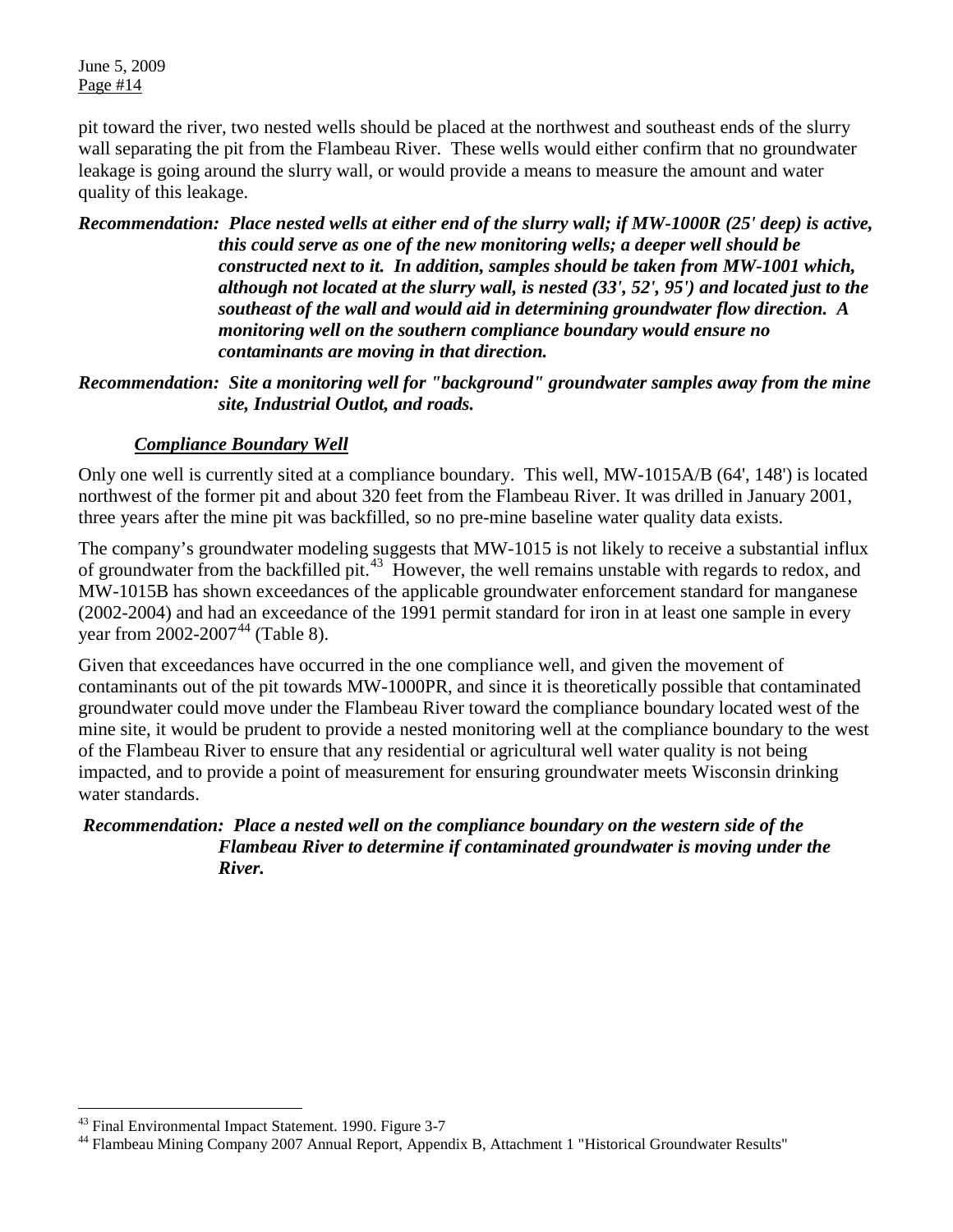## *Monitoring Mine Management Wells*

Long term monitoring will determine whether permit violations continue to occur at the Flambeau Mine intervention boundary (MW-1000PR and MW-1010) and compliance boundary (MW-1015). Since 1999, measured concentrations of manganese and iron in MW-1000PR (125' from the Flambeau River) have repeatedly been greater than the enforcement standards cited in the 1991 mine permit, and manganese significantly greater. MW-1015, 320' from the Flambeau River exceeded 1991 groundwater enforcement standards for iron at least once every year between 2002 and 2007, and remains unstable in redox, warranting continued monitoring.

A measure of confidence would be added if samples collected by FMC were available for independent analysis.

### *Recommendation: Monitoring should be continued at intervention and compliance wells until metal concentrations consistently remain below Wisconsin water quality standards and redox stabilizes.*

### *Recommendation: Split groundwater samples with WDNR or the public, if requested.*

## **MONITORING FLAMBEAU RIVER BIOTA**

In 1991, Flambeau Mining Company initiated monitoring programs in the Flambeau River to assess potential accumulation of heavy metals in crayfish, walleye and sediment downstream from the mine site. Macroinvertebrate studies were also initiated to assess potential impacts of the mine on river health. Studies were performed on an annual basis through 1998 (macroinvertebrates), 2000 (walleye and sediment) and 2001 (crayfish). Additional studies were conducted in 2004 (crayfish and macroinvertebrates), 2005 (walleye), 2006 (crayfish, walleye, sediment and macroinvertebrates) and 2007 - 2008 (crayfish, walleye, and sediment). Additional crayfish and walleye studies are scheduled to be conducted on an annual basis through 2011.

Despite the assemblage of data, it is unclear how the monitoring programs for crayfish and walleye will provide statistically significant data regarding mine impacts to the Flambeau River and biota, or lack thereof. As discussed below, flaws may exist in the study design, methods, and/or presentation of information. This makes it difficult for the public to ascertain whether contaminants are moving into biota and sediment, or whether natural macroinvertebrate populations have been impacted downstream from the mine site.

## *Crayfish and Walleye*

The current monitoring program for crayfish does not outline a determinate number of specimens to be collected at each sample site to ensure consistency, nor how a determination would provide statistically relevant information. Moreover, even though the walleye monitoring plan calls for sampling a set number of fish at each of two sampling sites in the river, the sample sizes are quite small – one to three fish each of 5 different sizes. The plan does not explain how the collected data of such a small sample set will be statistically relevant.

Monitoring plans do not provide information regarding the natural ranging and foraging habits of crayfish and walleye to determine if these species are likely to provide information on contaminant movement specifically from the mine site. Possibly shellfish located near mine site discharges would be better indicators, if shellfish are present. The choice of species lies primarily in what question is being answered. Is the question "Are bioavailable contaminants moving out of the mine area?" or is the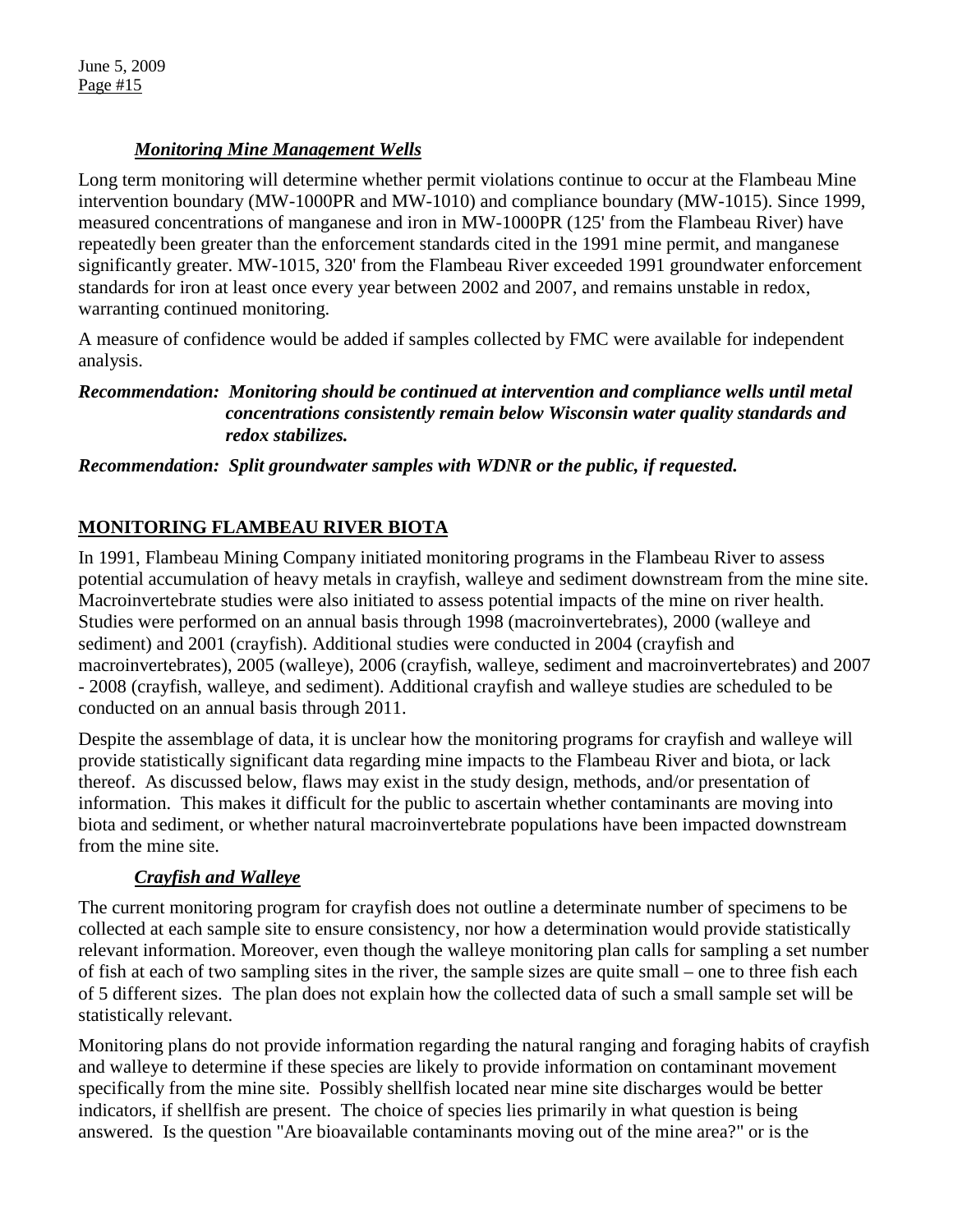question "Is aquatic life safe to eat?" It would be helpful for the Stipulation Monitoring Plan to state the question they want answered.

#### *Macroinvertebrates*

A common method for assessing stream health is bioassessment using macroinvertebrates. Bioassessments were conducted 1991-1998, 2004 and 2006. Although the full data is presented, it is not clear what the data indicates. Abundance of taxa, which is presented, does not necessarily imply stream health. Rather, it is the ratio of taxa that are sensitive to pollution (generally species within Ephemeroptera, Plecoptera, Trichoptera, or EPT) and those that are tolerant to pollution (such as Diptera) that provides information. Presentation of ratios and trends in ratios over time would allow the public to better understand impacts to aquatic life in the Flambeau River.

While it is essential and useful to provide raw numbers of species in order to allow independent experts the ability to analyze the data, the utility of the macroinvertebrate data would be enhanced by reporting summary information such as percent EPT of total abundance; richness of each of Ephemeroptera, Plecoptera, Trichoptera, and Diptera; percent taxa intolerant to pollution and percent taxa tolerant to pollution in a manner that allows the general public to understand trends.

### **CONCLUSIONS**

Copper contamination in excess of Wisconsin water quality standards is reaching the Flambeau River from the Flambeau mine site and the Flambeau pit is leaching contaminants that exceed Wisconsin groundwater quality standards to beyond the slurry wall designed to separate pit water from the Flambeau River. It appears that the state is allowing these unpermitted discharges to continue under the assumptions that (1) dilution in the Flambeau River is such that no impact is occurring, and that (2) no contaminated groundwater from the pit is flowing under the Flambeau River toward the groundwater compliance boundary.

If all, or part of the groundwater contamination is not entering the Flambeau River, as is presently assumed, then it is going under the river towards the 1200 foot compliance boundary. There appears to be insufficient monitoring to determine either the quantity of groundwater movement, the quantity of contamination entering the Flambeau River, and/or the groundwater contamination migrating toward the southwest groundwater compliance boundary.

As discussed in this report, it is not clear from the monitoring data that there is no impact from the surface water discharge both into Stream C, and from Stream C into the Flambeau River, as it crosses Meadowbrook Creek. Since this is an ongoing discharge from an industrial facility, the discharge should be more carefully monitored, and should either be cleaned up before it leaves the mine site, or the discharge should be regulated under a Clean Water Act discharge permit which would place limits on the amount of contamination discharged, and the "mixing zone" which is currently being utilized in the Flambeau River.

#####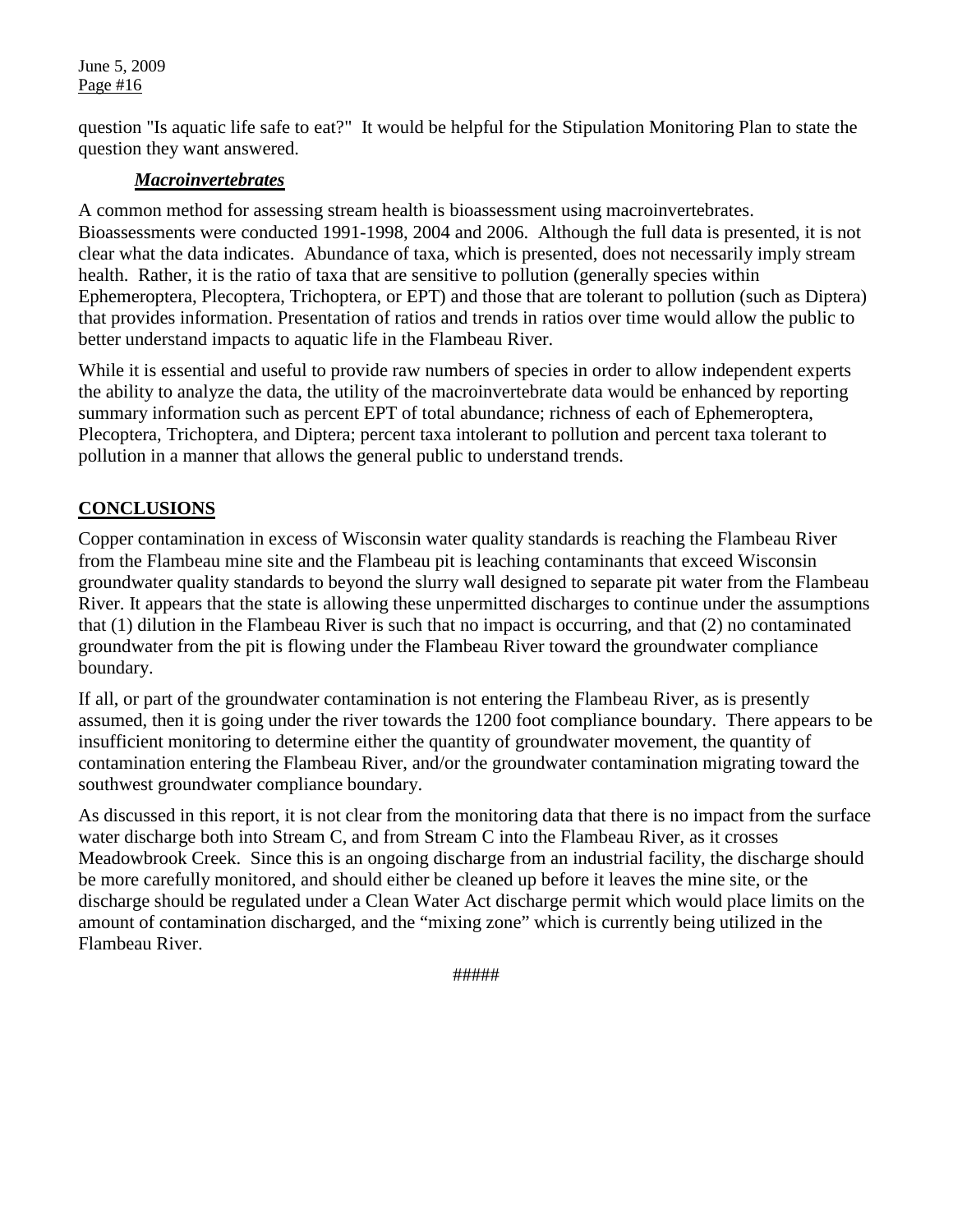#### **References**

Baldwin, D. H.; (2003), Sandahl, J. F.; Labenia, J. S., and Scholz, N. L. Sublethal Effects of Copper on Coho Salmon: Impacts on Nonoverlapping Receptor Pathways in the Peripheral Olfactory Nervous System. Environmental Toxicology and Chemistry. 2003 Oct; 22(10):2266-2274.

Cannon, WF and LG Woodruff. 2003. The Geochemical Landscape of Northwestern Wisconsin and adjacent parts of Northern Michigan and Minnesota (Geochemical Data Files). US Geological Survey Open File Report 03-259

Draft Environmental Impact Statement, (1976), Flambeau Open Pit Copper Mine, U.S. Army Corps of Engineers, August 1976

Eisler, R. 2000. Handbook of chemical risk assessment: health hazards to humans, plants and animals. Volume 1: Metals. Lewis Publishers, New York.

Final Environmental Impact Statement, (1990), Flambeau Mining Corporation Copper Mine, Department of Natural Resources, Bureau of Environmental Analysis and Review, 1990

Flambeau Mining Company, 1989, Mining Permit Application for the Flambeau Project (1989). Appendix L: Prediction of groundwater quality downgradient of the reclaimed pit for the Kennecott Flambeau Project.

Flambeau Mining Company, 1997 Backfilling Plan for Stockpiled Type II Material, March 1997

Flambeau Mining Company, 2007 Annual Report, January 2008

Flambeau Mining Company, October 27, 2008 Surface Water Analytical Report, December 8, 2008

Foth Infrastructure & Environment, 2008 Monitoring Results and Copper Park Lane Work Plan, October 14, 2008.

Foth and Van Dyke, 1989, Mining Permit Application for the Flambeau Project Volume II, Appendix L – Prediction of Groundwater Quality Downgradient of the Reclaimed Pit for the Flambeau Project.

Foth & Van Dyke, 2000, Memorandum to Jana Murphy, Flambeau Mining Company, October 12, 2000.

Foth & Van Dyke, 2005, Stream C - 2005 Analysis of Collected Data, October 10, 2005, Attachment A, Bioassessment of Stream C

Hall, WS, (1988), SJ Bushong, LW Hall, Jr., MS Lenkevich, and AE Pinkey. 1988. Monitoring dissolved copper concentrations in Chesapeake Bay, USA. Environ. Monitoring and Assessment. 11:33- 42.

Kuipers, JR, AS Maest, KA MacHardy, and G Lawson. 2006. Comparison of Predicted and Actual Water Quality at Hardrock Mines: the reliability of predictions in Environmental Impact Statements. Earthworks, Washington, D.C.

Preliminary Environmental Report, (1975), Flambeau Mining Corporation Copper Mine, Department of Natural Resources, Bureau of Environmental Impacts, 1975

Schwenk, CG. 1977. Discovery of the Flambeau Deposit, Rusk County, Wisconsin – a geophysical case history. Geoscience Wisconsin.

van Aardt, WJ, and M Hough, (2007), The effect of short-term Cu exposure on the oxygen consumption and Cu accumulation of mudfish (*Labeo capensis*) and the largemouth bass (*Micropteris salmoides*) in hard water, School of Environmental Sciences and Development, N.W.U, Potchefstroom Campus, Private Bag X6001,Potchefstroom 2025, South Africa, July 19, 2007, available on website [http://www.wrc.org.za](http://www.wrc.org.za/)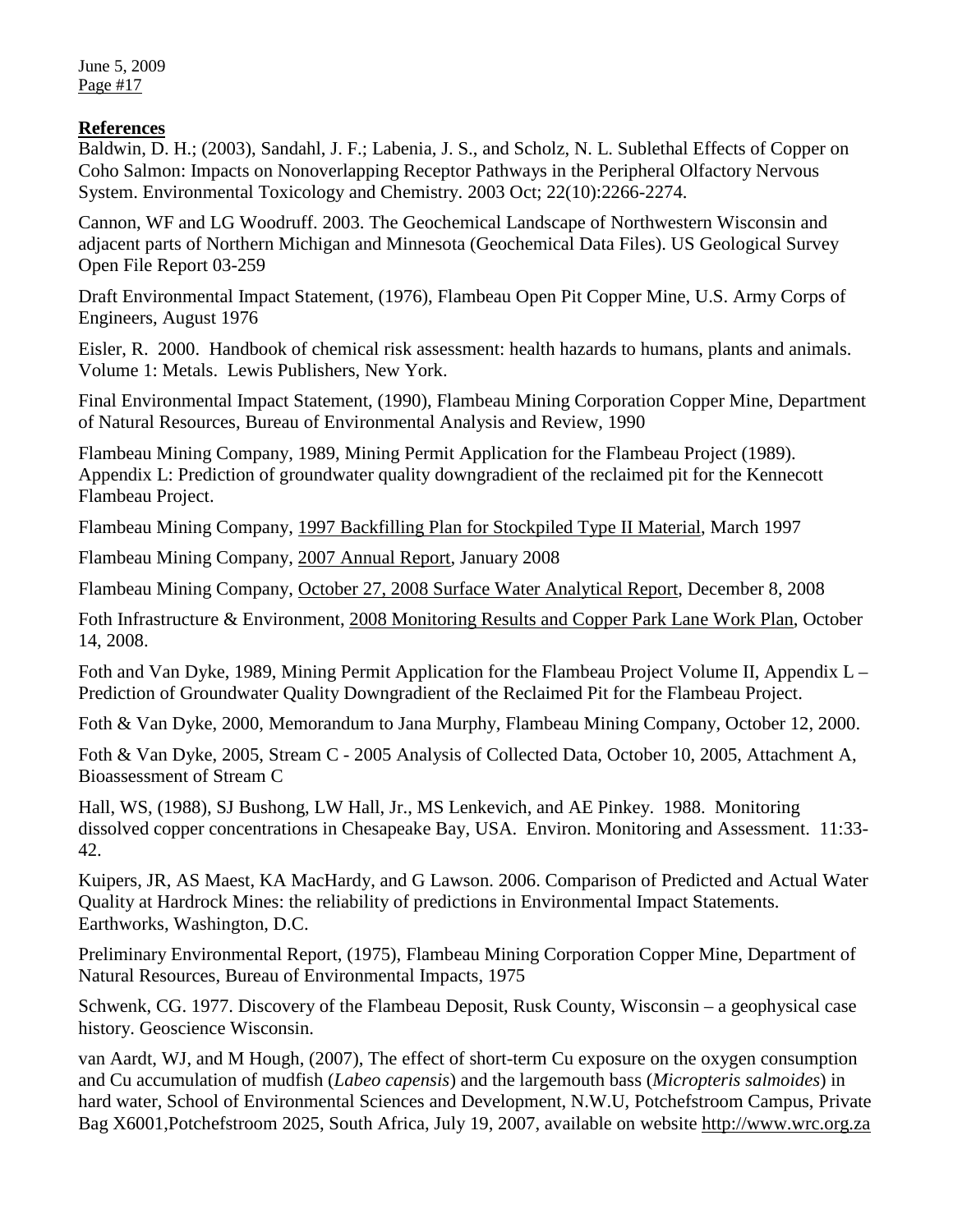**Figure A: Plan View Groundwater Flow**

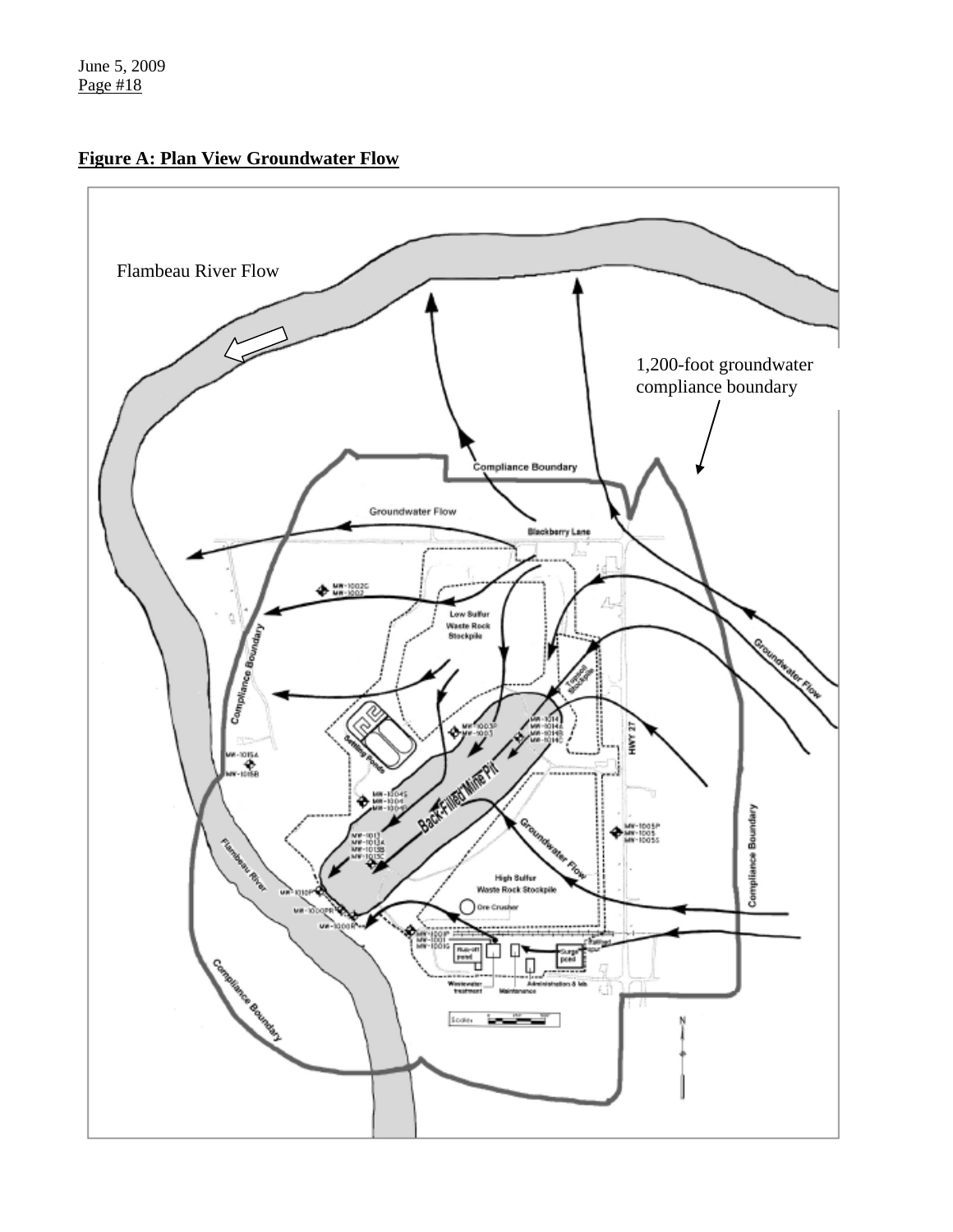#### **Figure B: Groundwater Potentiometric Surface**

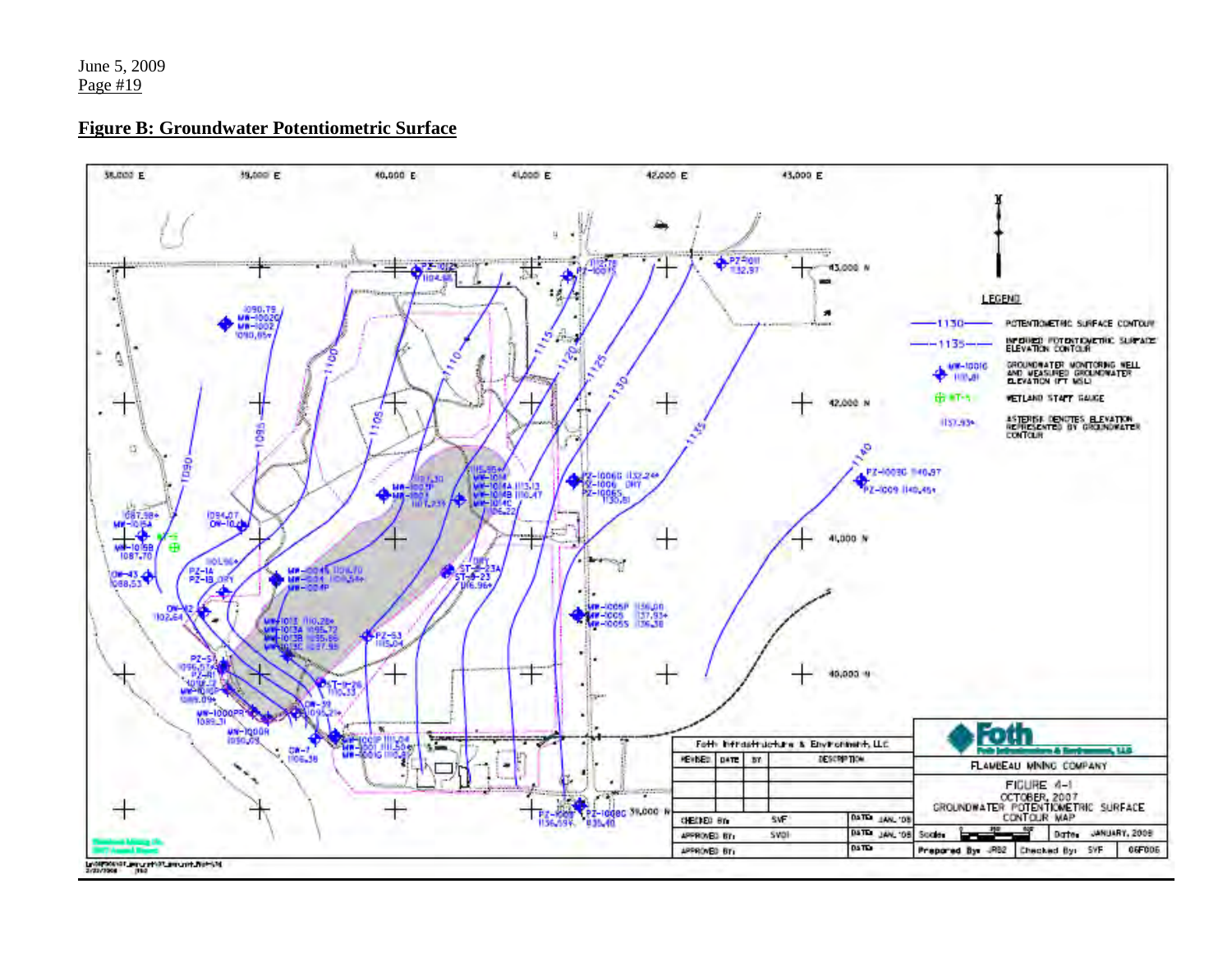#### **Figure C: Outlot Biofilter Drainage Area**



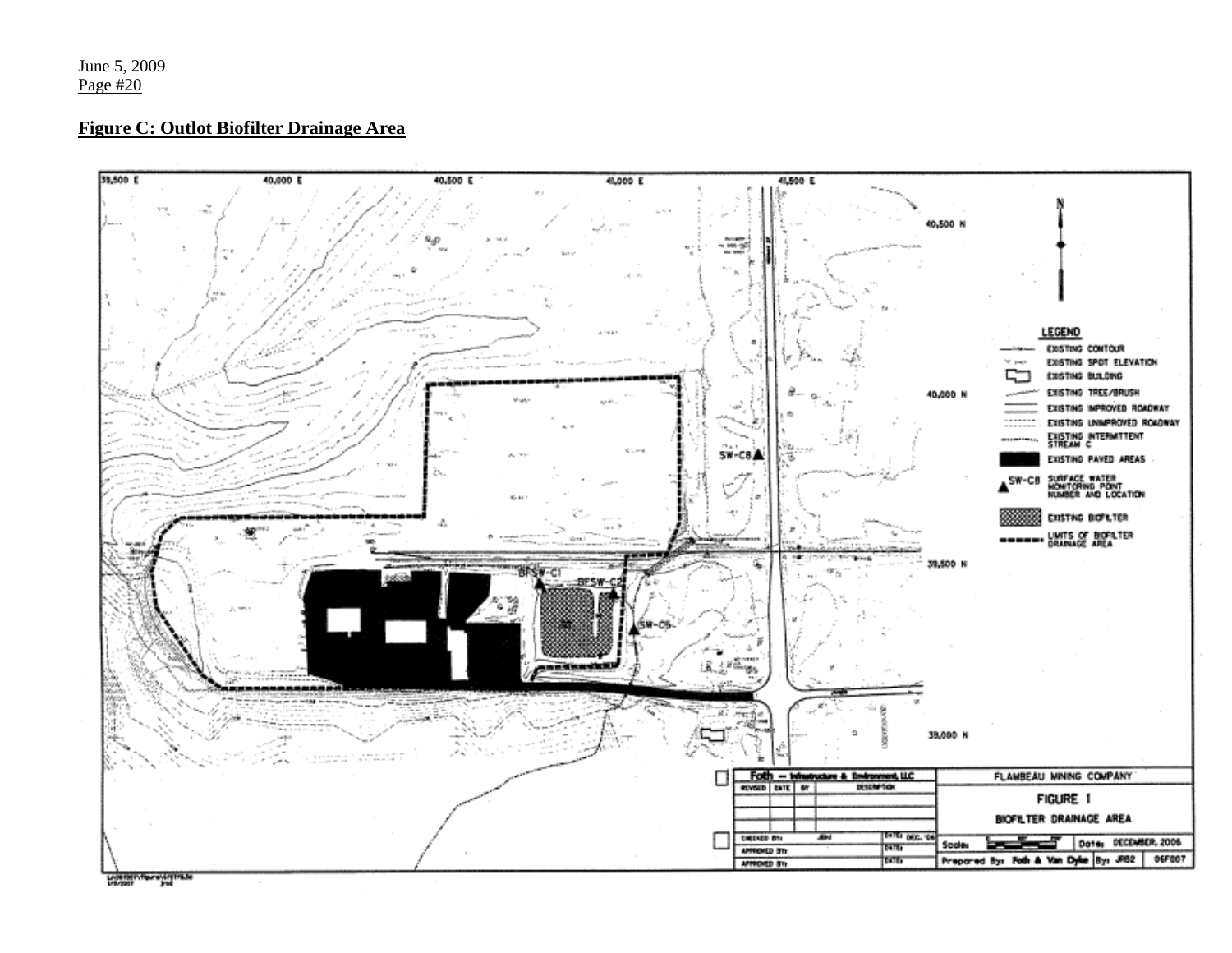#### **Figure D: Active Surface Water Monitoring Locations**



LivesF006\ffgure\Figure 1 September 2007 results2.cgn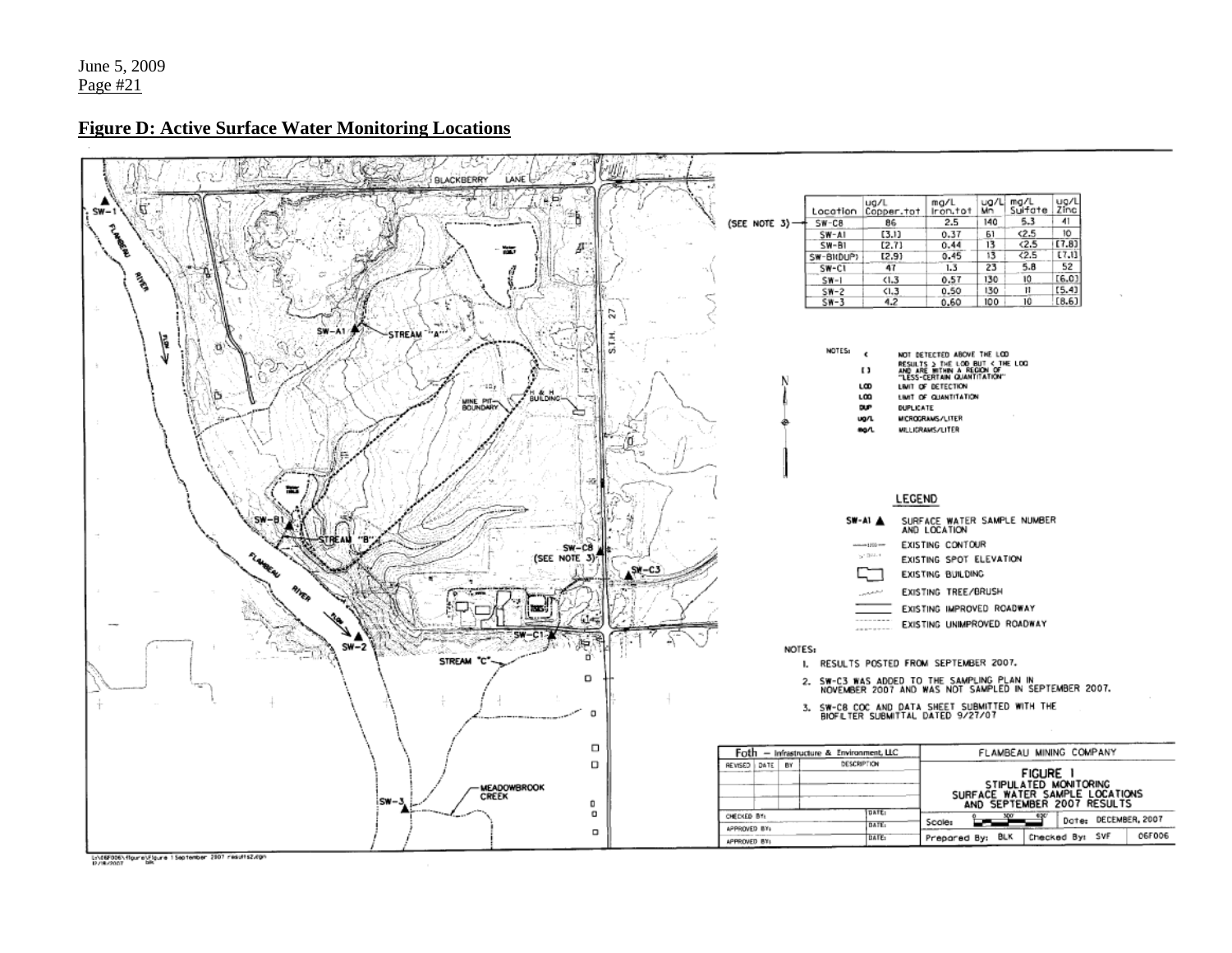#### **Figure E: Stream C Water Quality Data**

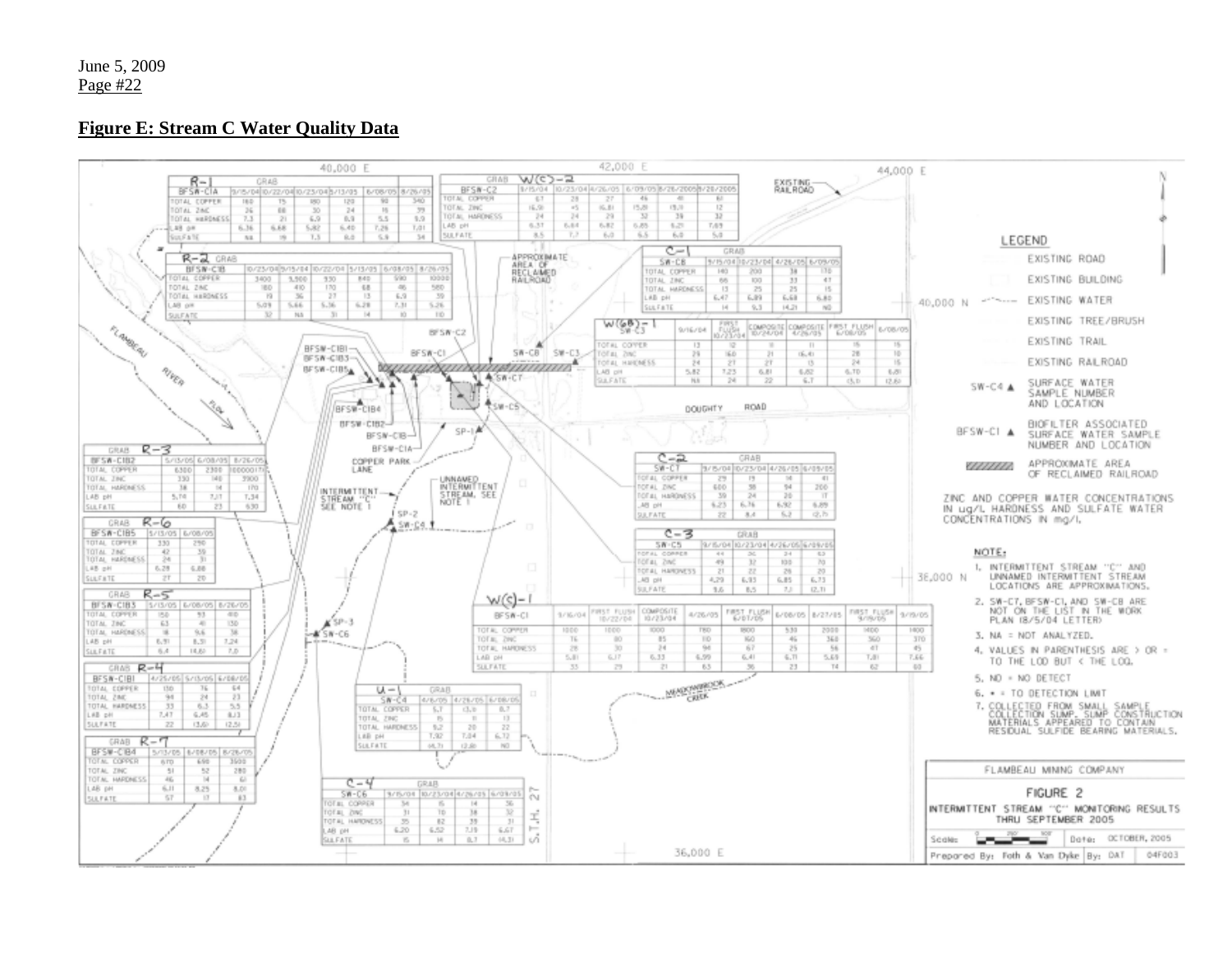**翻糖 : 職職**  $T^{1150}$  $rac{1950}{1145}$ OCTOBER 6, 2007 GROUNDWATER POTENTIONETRIC SURFACE ENETHIC CRADE EVISYON -1140 **SECTION**  $1130 -$ -1150 **US as a** 1189-CANDIFICAN  $-1100$ -1110  $110 -$ **PLAND** 1199- $-1196$ 1993  $1000$ 1090-1080 1970- $1010$ **SUPP** 1060-1960  $100 - 7$ 1990  $1040 +$  $-1040$ 1392 -rate 57  $1000 +$  $rest 1000 -$ **REVAILS** 10937 ·mo튼 ares.  $1000 -$ **Idea**  $1000 ...$ **CHE** пē. un E 980 1096 410- $170$  $180 -$ 501 950 150-950 910-940 450-950 120--120  $110 -$ -910 tau  $500 -100$  $-120 - 120$ 550 953-2002 43-000E 42.600 42.700 45,2000 40-400-15.400 43,6000 41,008 41,200 41,4000 41,600 41,660  $47.000$ 42.2006 42,4004 **WINE PIT COORDINATES** SECTION A - A' **LEGEND** TILL. TYPE II MATERIAL ASTERISK INDICATES LEVEL WAS USED TO DEVELOP<br>OCTOBER 6, 2007 GROUNDWATER POTENTIQUETICE<br>SUPPAGE SANDSTONE 1096.364 SAPROLITE ------- LIVE OF EQUIPOTENTIAL TYPE I WATERIAL Foth Foth Infrastructure & Environment, LLC ŢH. 经调整 NEWSED DATE BY DESCRIPTION FLAVEEAU WHING COVPANY FIGURE 4-2 WHE PIT CROSS SECTION A - A'<br>WITH IN-PIT CROUNDWATER<br>WONTORING WELLS **JATE JAN, '08** CROSS SECTION LOCATION HAP CHECKED BY: 12E Date: JANUARY, 2006  $108.6 F - 100$ SATE: JAN. '08. Scoles SEE BAR SCALE APPROVED BYL **SVD!** *Pandone Mining Co.*<br>2007 Annual Report SCALE. APPROVED BY MБ Propored By: JRS2 Checked Bye JSK 06F006

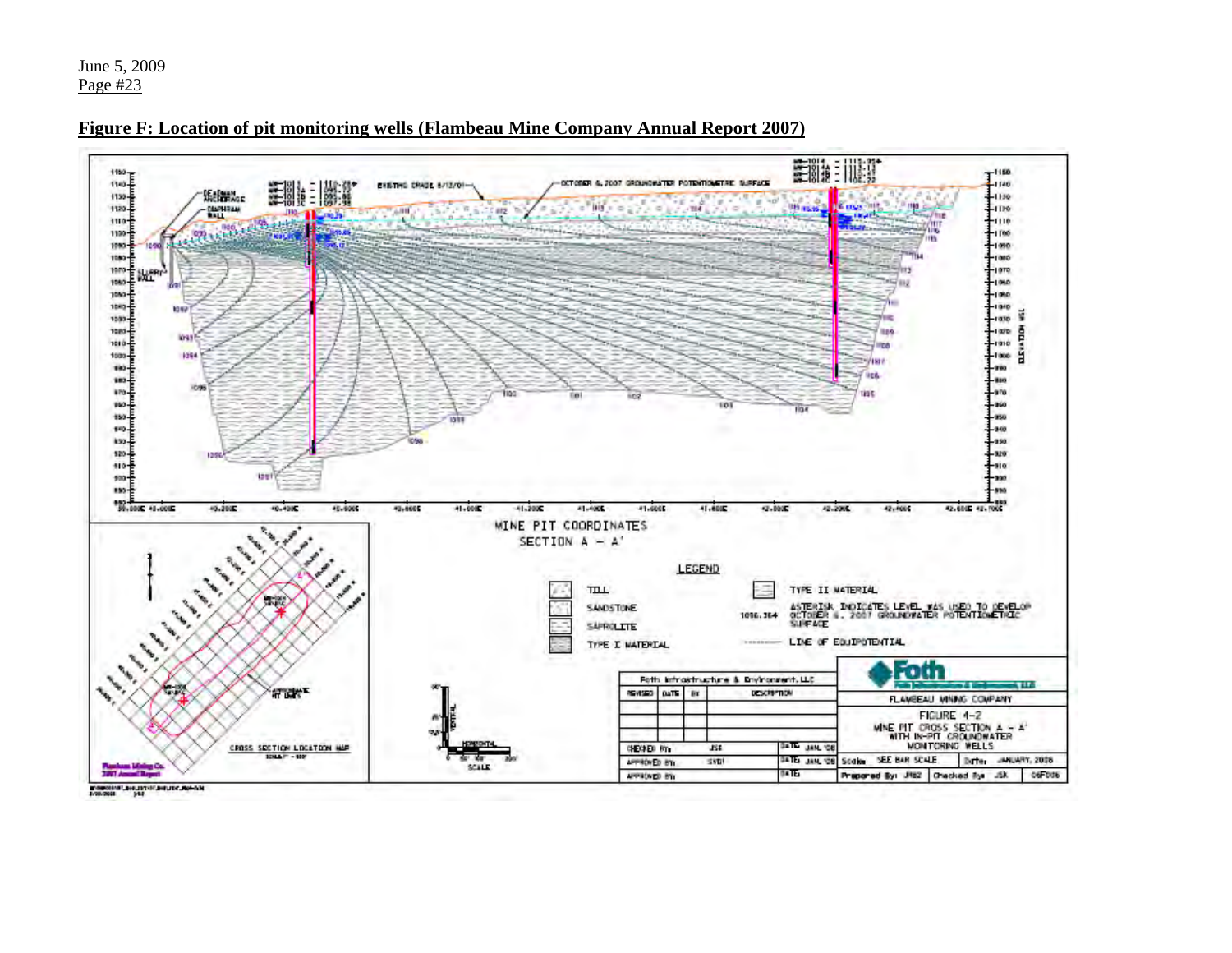**Figure G: Manganese Levels in Monitoring Well 1013-B at Reclaimed Flambeau Mine Site (1999-2007)** (raw data obtained from Flambeau Mining Company, 2007 Annual Report, Appendix B – Groundwater Quality & Elevation/Surface Water Quality Trend and Flambeau Mining Company, Environmental Monitoring Results (Groundwater), First Quarter 2008, Second Quarter 2008, and Third Quarter 2008 reports)



Manganese Concentrations in Monitoring Well-1013B at Reclaimed Flambeau Mine Site (1999-2007) (Well is 86' deep, 600' from the Flambeau River and within the back filled mine pit)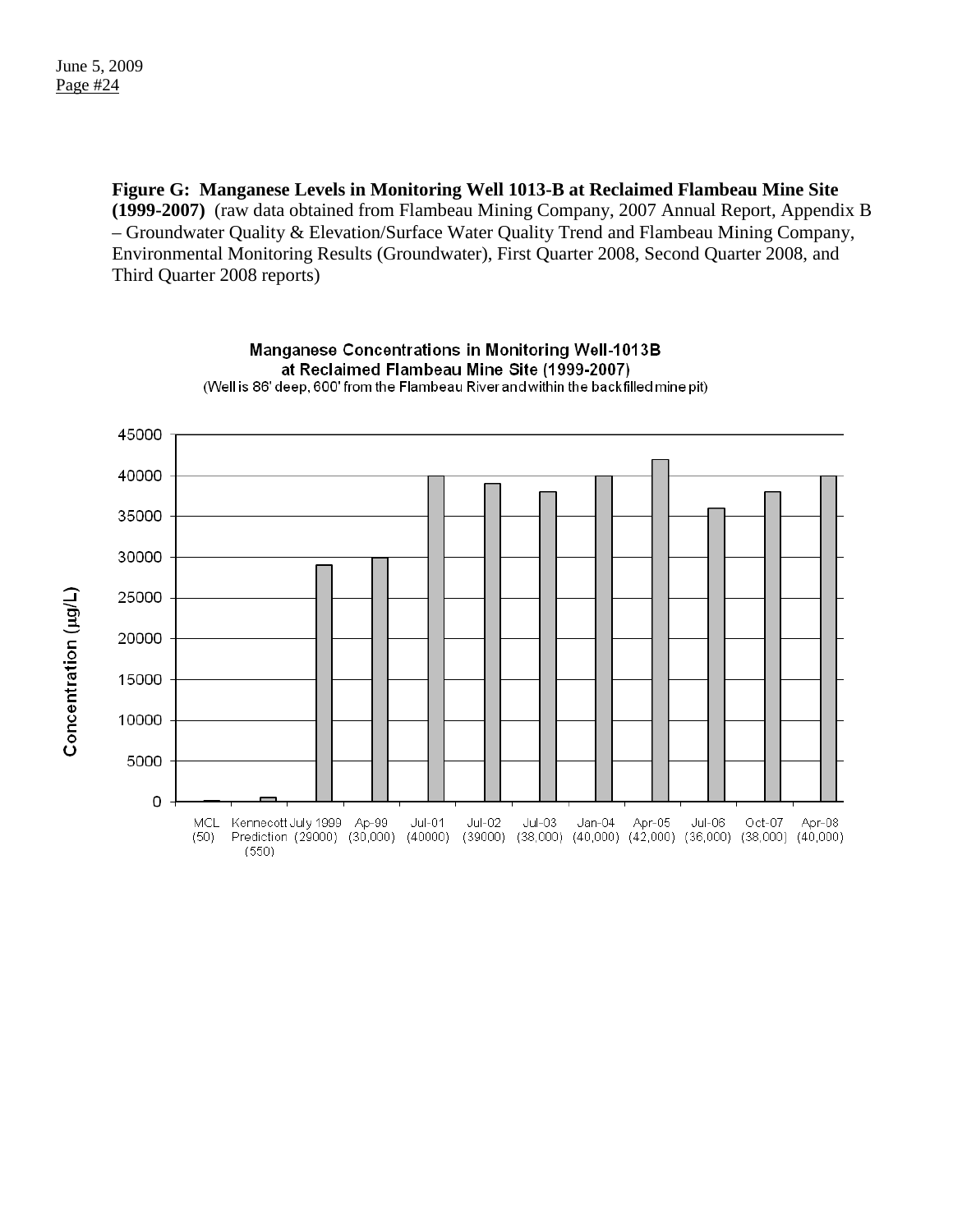| Table 4. Manganese Levels in Pore Water within Backfilled Flambeau Mine Pit Reported by                   |  |
|-----------------------------------------------------------------------------------------------------------|--|
| Flambeau Mining Company (FMC) to the Wisconsin Department of Natural Resources ( $\mu$ g/L) <sup>45</sup> |  |

|                                    | Plambeau Mining Company (PMC) to the Wisconsin Department of Natural Kesources (µg/L) |           |        |           |                 |                                 |           |           |
|------------------------------------|---------------------------------------------------------------------------------------|-----------|--------|-----------|-----------------|---------------------------------|-----------|-----------|
|                                    | <b>MW</b>                                                                             | <b>MW</b> | MW     | <b>MW</b> | $\overline{M}W$ | $\ensuremath{\text{MW}}\xspace$ | <b>MW</b> | <b>MW</b> |
|                                    | 1013                                                                                  | 1013A     | 1013B  | 1013C     | 1014            | 1014A                           | 1014B     | 1014C     |
| Depth                              | 24'                                                                                   | 47'       | 86'    | 202'      | $\overline{34}$ | 64'                             | $105'$    | 157'      |
| <b>FMC</b><br>Prediction $^{46}\,$ | 550                                                                                   | 550       | 550    | 550       | 550             | 550                             | 550       | 550       |
| Feb 99                             | Dry                                                                                   | Dry       | 25,000 | 7,200     | Dry             | Dry                             | 23,000    | 4,300     |
| Apr 99                             | Dry                                                                                   | Dry       | 30,000 | 7,700     | Dry             | Dry                             | 23,000    | 4,500     |
| Jul 99                             | Dry                                                                                   | Dry       | 29,000 | 7,300     | Dry             | Dry                             | 23,000    | 4,000     |
| Apr 00                             | Dry                                                                                   | Dry       | 32,000 | 7,800     | Dry             | 7,200                           | 22,000    | 3,600     |
| Oct 00                             | Dry                                                                                   | Dry       | 35,000 | 8,200     | Dry             | 6,700                           | 21,000    | 3,200     |
| Jul 01                             | Dry                                                                                   | Dry       | 40,000 | 9,000     | Dry             | 6,500                           | 20,000    | 3,000     |
| Oct 01                             | Dry                                                                                   | Dry       | 34,000 | 8,500     | Dry             | 6,000                           | 18,000    | 2,900     |
| Jul 02                             | Dry                                                                                   | Dry       | 39,000 | 10,000    | Dry             | 6,100                           | 19,000    | 2,700     |
| Jan 03                             | Dry                                                                                   | Dry       | 33,000 | 9,500     | Dry             | 5,300                           | 17,000    | 2,400     |
| Jul 03                             | Dry                                                                                   | Dry       | 38,000 | 9,600     | Dry             | 4,200                           | 16,000    | 2,500     |
| Oct 03                             | Dry                                                                                   | Dry       | 37,000 | 9,800     | Dry             | $\overline{3,000}$              | 19,000    | 2,400     |
| Jan 04                             | Dry                                                                                   | Dry       | 40,000 | 9,100     | Dry             | 3,100                           | 17,000    | 2,300     |
| Apr 04                             | Dry                                                                                   | Dry       | 32,000 | 9,700     | Dry             | 3,100                           | 14,000    | 2,300     |
| Oct 04                             | Dry                                                                                   | Dry       | 34,000 | 9,800     | Dry             | 2,000                           | 17,000    | 2,100     |
| Jan 05                             | Dry                                                                                   | Dry       | 24,000 | 9,500     | Dry             | 2,000                           | 16,000    | 2,000     |
| Apr 05                             | Dry                                                                                   | Dry       | 42,000 | 10,000    | Dry             | 2,000                           | 16,000    | 2,300     |
| Jul 05                             | Dry                                                                                   | Dry       | 39,000 | 11,000    | Dry             | 1,400                           | 17,000    | 2,200     |
| Oct 05                             | 25,000                                                                                | 4,500     | 30,000 | 11,000    | 1,300           | 1,500                           | 15,000    | 2,200     |
| Apr 06                             | 21,000                                                                                | 3,900     | 25,000 | 11,000    | 1,200           | 2,100                           | 14,000    | 2,100     |
| Jul 06                             | 20,000                                                                                | 1,700     | 36,000 | 9,800     | 940             | 1,400                           | 12,000    | 1,900     |
| Oct 06                             | 24,000                                                                                | 2,400     | 23,000 | 11,000    | 880             | $\overline{820}$                | 13,000    | 2,000     |
| Jan 07                             | 24,000                                                                                | 1,700     | 24,000 | 11,000    | 1,300           | 780                             | 15,000    | 1,900     |
| Apr 07                             | 24,000                                                                                | 1,700     | 23,000 | 11,000    | 610             | 920                             | 14,000    | 2,000     |
| Oct 07                             | 24,000                                                                                | 2,600     | 38,000 | 11,000    | 580             | 890                             | 13,000    | 2,000     |
| Jan $08$                           | 24,000                                                                                | 2,100     | 31,000 | 10,000    | 800             | 940                             | 14,000    | 1,800     |
| Apr 08                             | 23,000                                                                                | 2,800     | 40,000 | 11,000    | 260             | 1,100                           | 14,000    | 1,900     |
| Jun $08$                           | 22,000                                                                                | 3,500     | 21,000 | 10,000    | 830             | 410                             | 14,000    | 1,800     |

<span id="page-24-0"></span> $^{45}$  Unless otherwise indicated, data was obtained from: (1) Flambeau Mining Company, 2007 Annual Report, Appendix B – Groundwater Quality & Elevation/Surface Water Quality Trends; or (2) Flambeau Mining Company, Environmental Monitoring Results (Groundwater), First Quarter 2008, Second Quarter 2008, and Third Quarter 2008 reports.

 $\overline{a}$ 

<span id="page-24-1"></span><sup>46</sup> Foth & Van Dyke, 1989, pg L27-L31.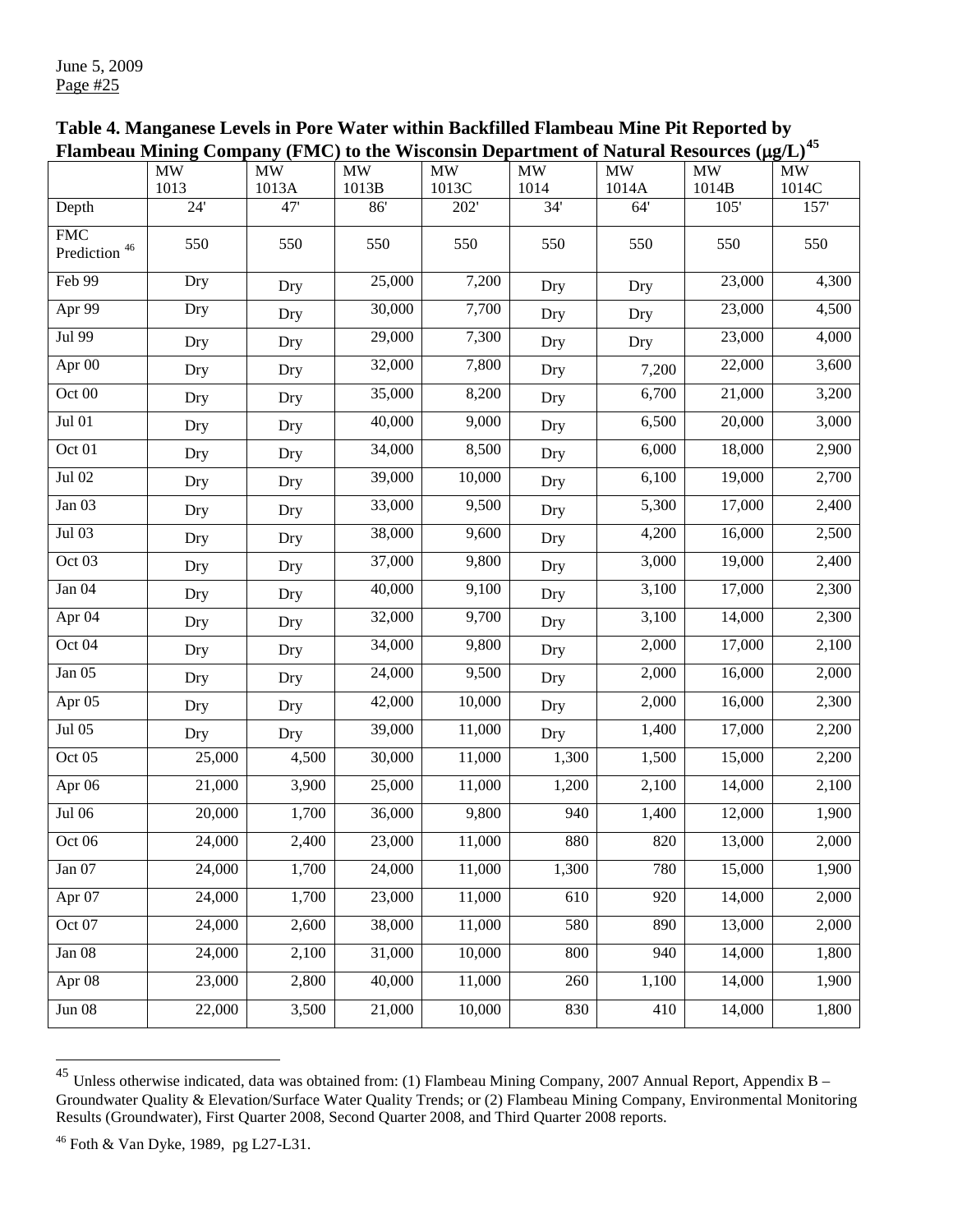| Table 5. Copper Levels in Pore Water within Backfilled Flambeau Mine Pit Reported by Flambeau |
|-----------------------------------------------------------------------------------------------|
| Mining Company (FMC) to Wisconsin Department of Natural Resources (µg/l) <sup>a</sup>         |

|                                       | <b>MW</b> | $\ensuremath{\text{MW}}\xspace$ | <b>MW</b> | MW    | MW   | <b>MW</b>        | MW    | MW               |
|---------------------------------------|-----------|---------------------------------|-----------|-------|------|------------------|-------|------------------|
|                                       | 1013      | 1013A                           | 1013B     | 1013C | 1014 | 1014A            | 1014B | 1014C            |
| Depth                                 | 24'       | 47'                             | 86'       | 202'  | 34'  | 64'              | 105'  | 157'             |
| <b>FMC</b><br>Prediction <sup>b</sup> | 14        | 14                              | 14        | 14    | 14   | 14               | 14    | 14               |
| Feb 99                                | Dry       | Dry                             | 36        | 100   | Dry  | Dry              | 810   | <4.7             |
| Jul 99                                | Dry       | Dry                             | 33        | 50    | Dry  | Dry              | 520   | 16               |
| Oct 00                                | Dry       | Dry                             | <12       | <12   | Dry  | <12              | 430   | <12              |
| Oct 01                                | Dry       | Dry                             | 69        | <13   | Dry  | <13              | 490   | <13              |
| Jul 02                                | Dry       | Dry                             | 150       | <13   | Dry  | <13              | 550   | $\overline{<}13$ |
| Jan 03                                | Dry       | Dry                             | 92        | <13   | Dry  | <13              | 590   | <13              |
| Jul 03                                | Dry       | Dry                             | 120       | <13   | Dry  | $\overline{<}13$ | 500   | $\overline{<}13$ |
| Oct <sub>03</sub>                     | Dry       | Dry                             | 110       | <13   | Dry  | <13              | 640   | < 1.3            |
| Apr <sub>04</sub>                     | Dry       | Dry                             | 230       | <13   | Dry  | <13              | 440   | <13              |
| Oct 04                                | Dry       | Dry                             | 380       | <13   | Dry  | <13              | 550   | <13              |
| Jan $05$                              | Dry       | Dry                             | 180       | <13   | Dry  | <13              | 520   | <13              |
| Apr 05                                | Dry       | Dry                             | 450       | <13   | Dry  | <13              | 460   | $\leq$ 13        |
| Jul 05                                | Dry       | Dry                             | 400       | <13   | Dry  | <13              | 560   | <13              |
| Oct 05                                | <13       | <13                             | 230       | <13   | <13  | <13              | 400   | <13              |
| Apr 06                                | 23        | 17                              | 280       | <13   | 36   | 22               | 530   | <13              |
| Jul 06                                | 24        | 16                              | 470       | 14    | 26   | $\overline{31}$  | 510   | 16               |
| Oct 06                                | <13       | <13                             | 200       | <13   | <13  | <13              | 460   | <13              |
| Jan 07                                | <13       | <13                             | 290       | <13   | 39   | <13              | 600   | <13              |
| Apr $07\,$                            | <13       | <13                             | 230       | <13   | 17   | <13              | 470   | <13              |
| Jun 07                                | <13       | <13                             | 240       | <13   | <13  | <13              | 600   | <13              |
| Oct 07                                | <13       | <13                             | 500       | <13   | 33   | <13              | 490   | <13              |
| Jan 08                                | <13       | <13                             | 400       | <13   | <13  | <13              | 500   | <13              |
| Apr 08                                | <13       | <13                             | 530       | <13   | <13  | <13              | 570   | <13              |
| June 08                               | $[22]$    | <13                             | 270       | <13   | 22   | <13              | 580   | <13              |

 $a<sup>a</sup>$  Unless otherwise indicated, data was obtained from: (1) Flambeau Mining Company, 2007 Annual Report, Appendix B – Groundwater Quality & Elevation/Surface Water Quality Trends; (2) Flambeau Mining Company, Environmental Monitoring Results (Groundwater), First Quarter 2008, Second Quarter 2008, and Third Quarter 2008 reports.

 $<sup>b</sup>$  Foth & Van Dyke, 1989, pg L27-L31.</sup>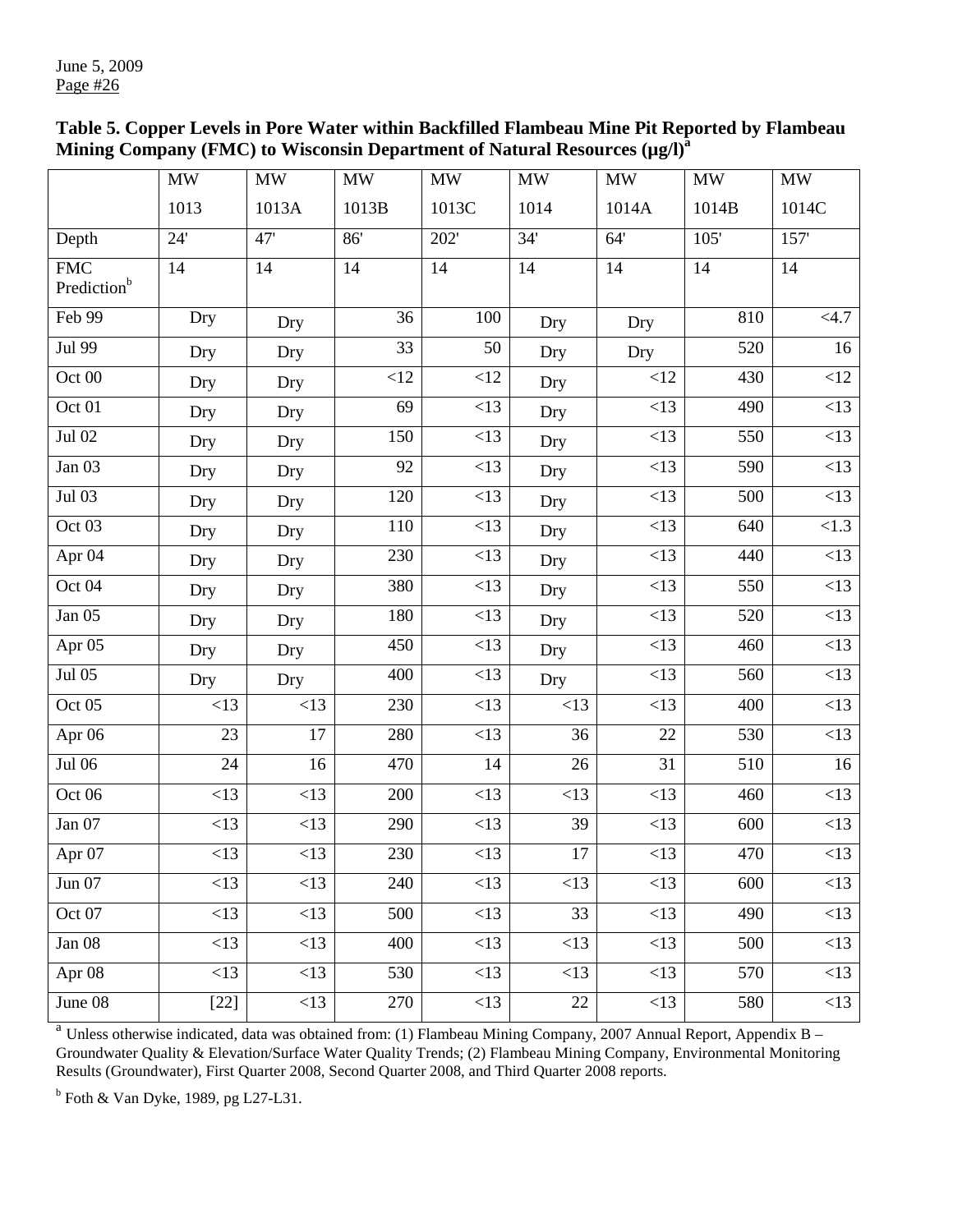| Table 6. Iron Levels in Pore Water within Backfilled Flambeau Mine Pit Reported by Flambeau |
|---------------------------------------------------------------------------------------------|
| Mining Company (FMC) to Wisconsin Department of Natural Resources (µg/l) <sup>a</sup>       |

|                                       | MW     | MW      | MW      | $\text{MW}{}$ | MW      | $\text{MW}{}$ | <b>MW</b> | $\mathbf{M}\mathbf{W}$ |
|---------------------------------------|--------|---------|---------|---------------|---------|---------------|-----------|------------------------|
|                                       | 1013   | 1013A   | 1013B   | 1013C         | 1014    | 1014A         | 1014B     | 1014C                  |
| Depth                                 | 24'    | 47'     | 86'     | 202'          | 34'     | 64'           | 105'      | 157'                   |
| <b>FMC</b><br>Prediction <sup>b</sup> | 320    | 320     | 320     | 320           | 320     | 320           | 320       | 320                    |
| Feb 99                                | Dry    | Dry     | 45      | 920           | Dry     | Dry           | 62        | 14,000                 |
| Jul 99                                | Dry    | Dry     | 760     | 1,300         | Dry     | Dry           | 72        | 14,000                 |
| Oct 00                                | Dry    | Dry     | 840     | 1,600         | Dry     | 960           | $<$ 360   | 12,000                 |
| Oct 01                                | Dry    | Dry     | 660     | 2,700         | Dry     | 1,500         | <150      | 9,600                  |
| Jul 02                                | Dry    | Dry     | 700     | 4,100         | Dry     | 380           | $<150$    | 9,400                  |
| Jan 03                                | Dry    | Dry     | 150     | 5,400         | Dry     | 540           | $<150$    | 8,300                  |
| Jul 03                                | Dry    | Dry     | 610     | 4,200         | Dry     | 320           | $<$ 290   | 8,200                  |
| Oct 03                                | Dry    | Dry     | $<$ 290 | 6,200         | Dry     | 1,000         | $<$ 290   | 7,800                  |
| Apr <sub>04</sub>                     | Dry    | Dry     | $<$ 330 | 7,800         | Dry     | 130           | $<$ 330   | 7,500                  |
| Oct 04                                | Dry    | Dry     | $<$ 330 | 7,000         | Dry     | $<$ 330       | $<$ 330   | 6,600                  |
| Jan 05                                | Dry    | Dry     | $<$ 330 | 7,200         | Dry     | $<$ 330       | $<$ 330   | 6,400                  |
| Apr 05                                | Dry    | Dry     | $<$ 330 | 8,200         | Dry     | $<$ 330       | $<$ 330   | 7,000                  |
| Jul 05                                | Dry    | Dry     | $<$ 330 | 8,500         | Dry     | $<$ 330       | $<$ 330   | 6,900                  |
| Oct 05                                | 22,000 | $<$ 330 | $<$ 330 | 8,300         | $<$ 330 | $<$ 330       | $<$ 330   | 7,000                  |
| Apr 06                                | 2,200  | $<$ 330 | $<$ 220 | 8,900         | $<$ 330 | $<$ 330       | $<$ 330   | 6,400                  |
| Jul 06                                | 3,200  | $<$ 330 | $<$ 330 | 7,000         | $<$ 330 | $<$ 330       | $<$ 330   | 5,900                  |
| Oct 06                                | 11,000 | $<$ 330 | $<$ 330 | 9,100         | $<$ 330 | < 660         | $<$ 330   | 6,100                  |
| Jan 07                                | 12,000 | $<$ 330 | $<$ 330 | 9,500         | $<$ 330 | $<$ 330       | $<$ 330   | 6,000                  |
| Apr 07                                | 3,300  | $<$ 330 | $<$ 330 | 9,300         | $<$ 33  | 530           | $<$ 330   | 6,100                  |
| Jun 07                                | 9,600  | $<$ 330 | $<$ 330 | 11,000        | $<$ 330 | $<$ 330       | $<$ 330   | 5,800                  |
| Oct 07                                | 15,000 | $<$ 330 | $<$ 330 | 9,700         | $<$ 330 | $<$ 330       | $<$ 330   | 5,800                  |
| Jan 08                                | 14,000 | $<$ 330 | $<$ 330 | 9,100         | $<$ 330 | $<$ 330       | $<$ 330   | 5,400                  |
| Apr 08                                | 4,100  | $<$ 330 | $<$ 330 | 9,600         | $<$ 330 | $<$ 330       | $<$ 330   | 5,600                  |
| <b>Jun 08</b>                         | 3,600  | $<$ 330 | $<$ 330 | 10,000        | $<$ 330 | $<$ 330       | $<$ 330   | 5,400                  |

 $a<sup>a</sup>$  Unless otherwise indicated, data was obtained from: (1) Flambeau Mining Company, 2007 Annual Report, Appendix B – Groundwater Quality & Elevation/Surface Water Quality Trends; or (2) (2) Flambeau Mining Company, Environmental Monitoring Results (Groundwater), First Quarter 2008, Second Quarter 2008, and Third Quarter 2008 reports.

 $<sup>b</sup>$  Foth & Van Dyke, 1989, pg L27-L31.</sup>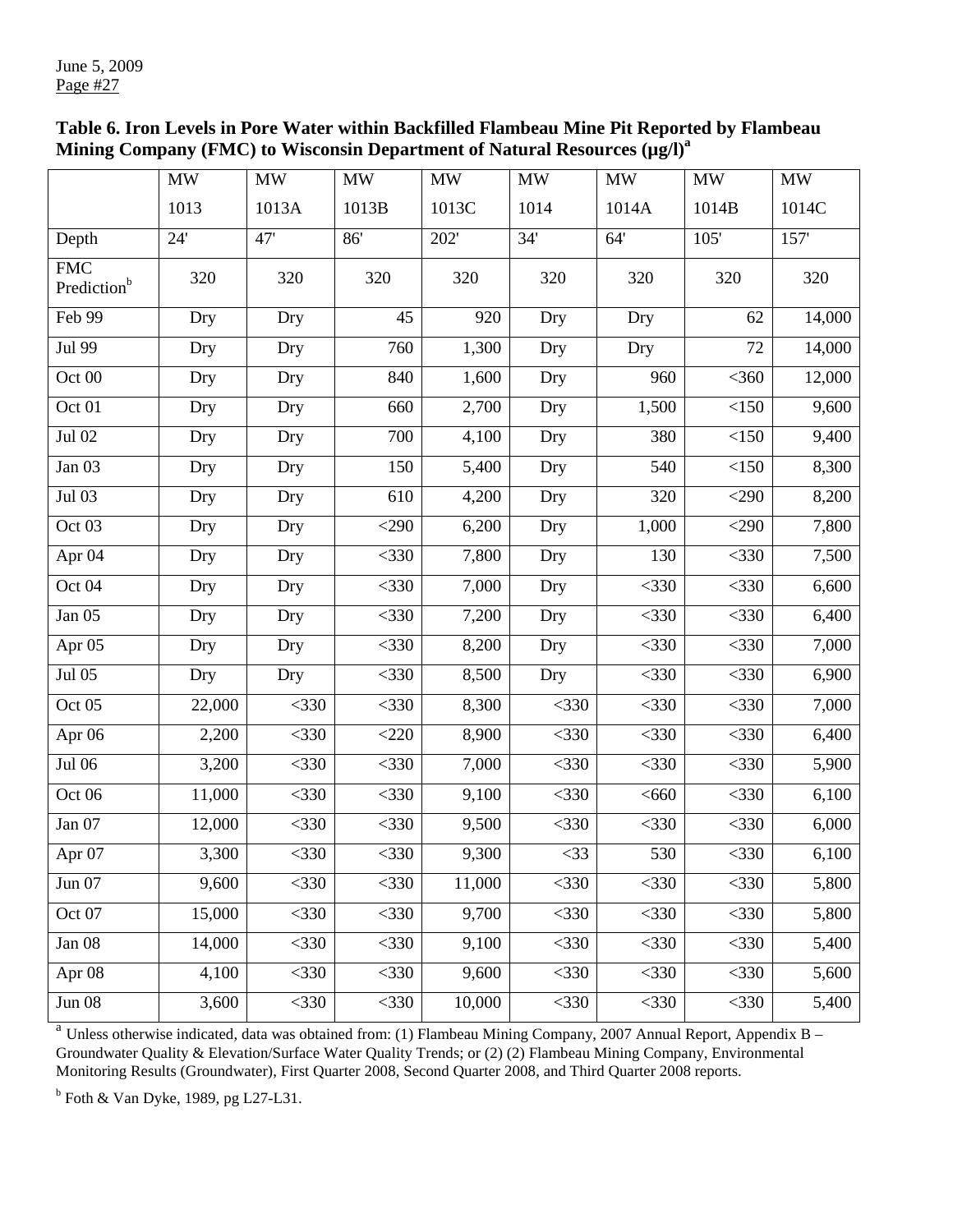## Table 7. Groundwater Quality in Intervention Boundary Well MW-1000PR<sup>a</sup>

|                                                      | Parameter             |                                                  |                       |                            |                                 |                          |                                               |                     |
|------------------------------------------------------|-----------------------|--------------------------------------------------|-----------------------|----------------------------|---------------------------------|--------------------------|-----------------------------------------------|---------------------|
|                                                      | Calcium<br>(mg/L)     | Conductance,<br>field<br>$(\mu m \text{hos/cm})$ | Copper<br>$(\mu g/L)$ | <b>Iron</b><br>$(\mu g/L)$ | <b>Manganese</b><br>$(\mu g/L)$ | <b>Sulfate</b><br>(mg/L) | <b>Total Diss.</b><br><b>Solids</b><br>(mg/L) | Zinc<br>$(\mu g/L)$ |
| 1987-88 EIS Baseline (Prior to<br>mining) $b$        | $9 - 26$              | $\overline{98-251}$                              | < 66                  | < 620                      | 260-590                         | 16-31                    | 100-350                                       | < 110               |
| <b>Flambeau Mine Permit</b><br>Standard <sup>c</sup> | $25$ over<br>baseline | 200 over<br>baseline                             | 14                    | 320                        | 550                             | 1100                     | 200 over<br>baseline                          | 2500                |
| Jul 1991 (Repeat Baseline)                           | 20 <sup>d</sup>       | 225                                              | $<$ 14                | 650                        | 850                             | <10                      | 190                                           | Not Done            |
| Apr 96 (Prior to backfilling)                        | 11 <sup>d</sup>       | 150                                              | 31                    | 18                         | 64                              | 16                       | 130                                           | Not Done            |
| Apr 97 (During backfilling)                          | $12^d$                | 133                                              | 32                    | 43                         | 190                             | 10                       | 160                                           | Not Done            |
| Jul 98 (After backfilling)                           | 130 <sup>d</sup>      | 1097                                             | 66                    | 76                         | 1800                            | 350                      | 250                                           | $42^d$              |
| Apr 99                                               | Not Done              | 1319                                             | 55                    | 1300                       | 5300                            | 340                      | 1200                                          | Not Done            |
| <b>Jul 99</b>                                        | 220                   | 1310                                             | 97                    | 3200                       | 5600                            | 350                      | 1300                                          | 880                 |
| <b>Oct 99</b>                                        | 210                   | 1400                                             | 17                    | 3600                       | 5200                            | 680                      | 1100                                          | 730                 |
| Oct 00                                               | 200 <sup>d</sup>      | 1189                                             | < 2.6                 | 6600                       | 4200                            | 460                      | 1100                                          | 900                 |
| <b>Oct 01</b>                                        | 160                   | 1109                                             | <13                   | 2800                       | 3300                            | 450                      | 940                                           | 440                 |
| <b>Jul 02</b>                                        | 170                   | 1093                                             | <13                   | 6200                       | 3600                            | 380                      | 1000                                          | 640                 |
| <b>Jan 03</b>                                        | 170                   | 1080                                             | <13                   | 6700                       | 3200                            | 390                      | 990                                           | 700                 |
| <b>Jul 03</b>                                        | 170                   | 1027                                             | < 6.7                 | 6600                       | 3200                            | 360                      | 810                                           | 730                 |
| Apr 04                                               | 151                   | 1025                                             | < 6.7                 | 7000                       | 2900                            | 330                      | 720                                           | 623                 |
| <b>Jul 04</b>                                        | 150                   | 998                                              | 28                    | 2300                       | 2800                            | 310                      | 690                                           | 830                 |
| <b>Jul 05</b>                                        | 160                   | 962                                              | 27                    | $\overline{1500}$          | 2900                            | 330                      | 680                                           | 650                 |
| <b>Oct 05</b>                                        | Not Done              | 955                                              | 25                    | 730                        | 2900                            | 330                      | 730                                           | Not Done            |
| Apr 06                                               | 150                   | 926                                              | 30                    | 460                        | 2600                            | 300                      | 620                                           | 560                 |
| <b>Jul 06</b>                                        | 130                   | 928                                              | 21                    | 620                        | 2400                            | 310                      | 660                                           | 500                 |
| <b>Oct 06</b>                                        | Not Done              | 948                                              | 12                    | 490                        | 2700                            | 290                      | 600                                           | Not Done            |
| <b>Jan 07</b>                                        | Not Done              | 959                                              | 29                    | 260                        | 2600                            | 290                      | 570                                           | Not Done            |
| Apr 07                                               | Not Done              | 929                                              | 13                    | 380                        | 2600                            | 300                      | 630                                           | Not Done            |
| <b>Jul 07</b>                                        | 140                   | 887                                              | 12                    | 660                        | 2600                            | 300                      | 660                                           | 490                 |
| <b>Oct 07</b>                                        | Not Done              | 933                                              | <2.7                  | 4700                       | 2800                            | 300                      | 650                                           | Not Done            |
| Jan 08                                               | Not Done              | $\overline{921}$                                 | 13                    | $\overline{310}$           | 2400                            | 310                      | 690                                           | Not Done            |
| Apr 08                                               | Not Done              | 880                                              | 7.8                   | 330                        | 2500                            | 280                      | 710                                           | Not Done            |
| <b>Jun 08</b>                                        | 140                   | 932                                              | $21\,$                | $\overline{460}$           | 2500                            | 240                      | 640                                           | 450                 |

a Unless otherwise indicated, data was obtained from: (1) Flambeau Mining Company, 2007 Annual Report, Appendix B – Groundwater Quality &

Elevation/Surface Water Quality Trends; or (2) Flambeau Mining Company, 2008 Environmental Monitoring Results (Groundwater) First Quarter, Second Quarter, and Third Quarter reports

b Data on file with Wisconsin Department of Natural Resources, Madison, WI

c Decision, Findings of Fact, Conclusions of Law and Permits [for the Flambeau Mine], State of Wisconsin Division of Hearings and Appeals, 1991, pp. 87-93. d Since FMC did not report test results for the parameter in question, the indicated value is from split sample test results reported by the Wisconsin Department of Natural Resources and on file at Department headquarters in Madison, WI.